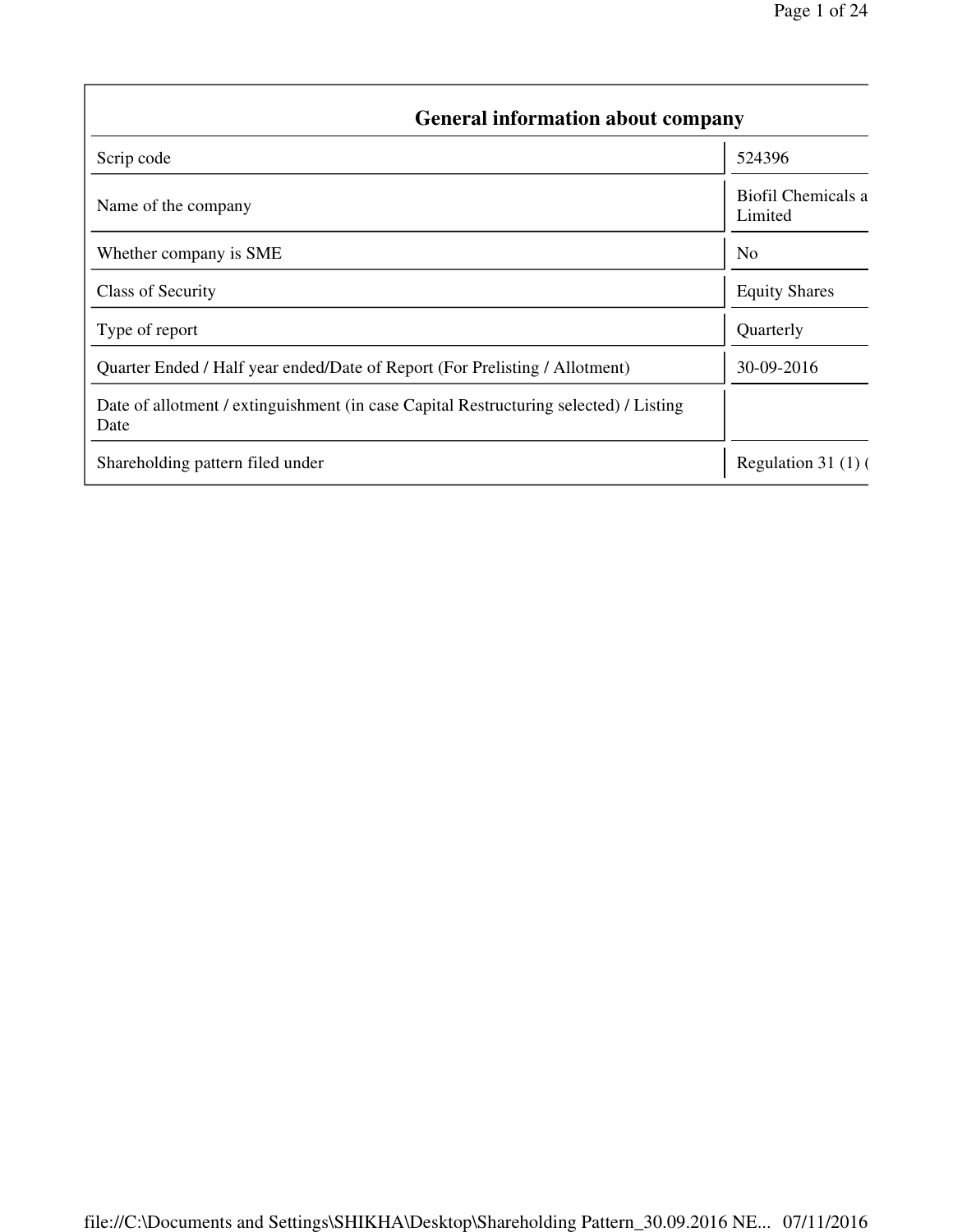| Sr. No. | <b>Particular</b>                                                                      |
|---------|----------------------------------------------------------------------------------------|
|         | Whether the Listed Entity has issued any partly paid up shares?                        |
| 2       | Whether the Listed Entity has issued any Convertible Securities?                       |
| 3       | Whether the Listed Entity has issued any Warrants?                                     |
| 4       | Whether the Listed Entity has any shares against which depository receipts are issued? |
|         | Whether the Listed Entity has any shares in locked-in?                                 |
| 6       | Whether any shares held by promoters are pledge or otherwise encumbered?               |
|         | Whether company has equity shares with differential voting rights?                     |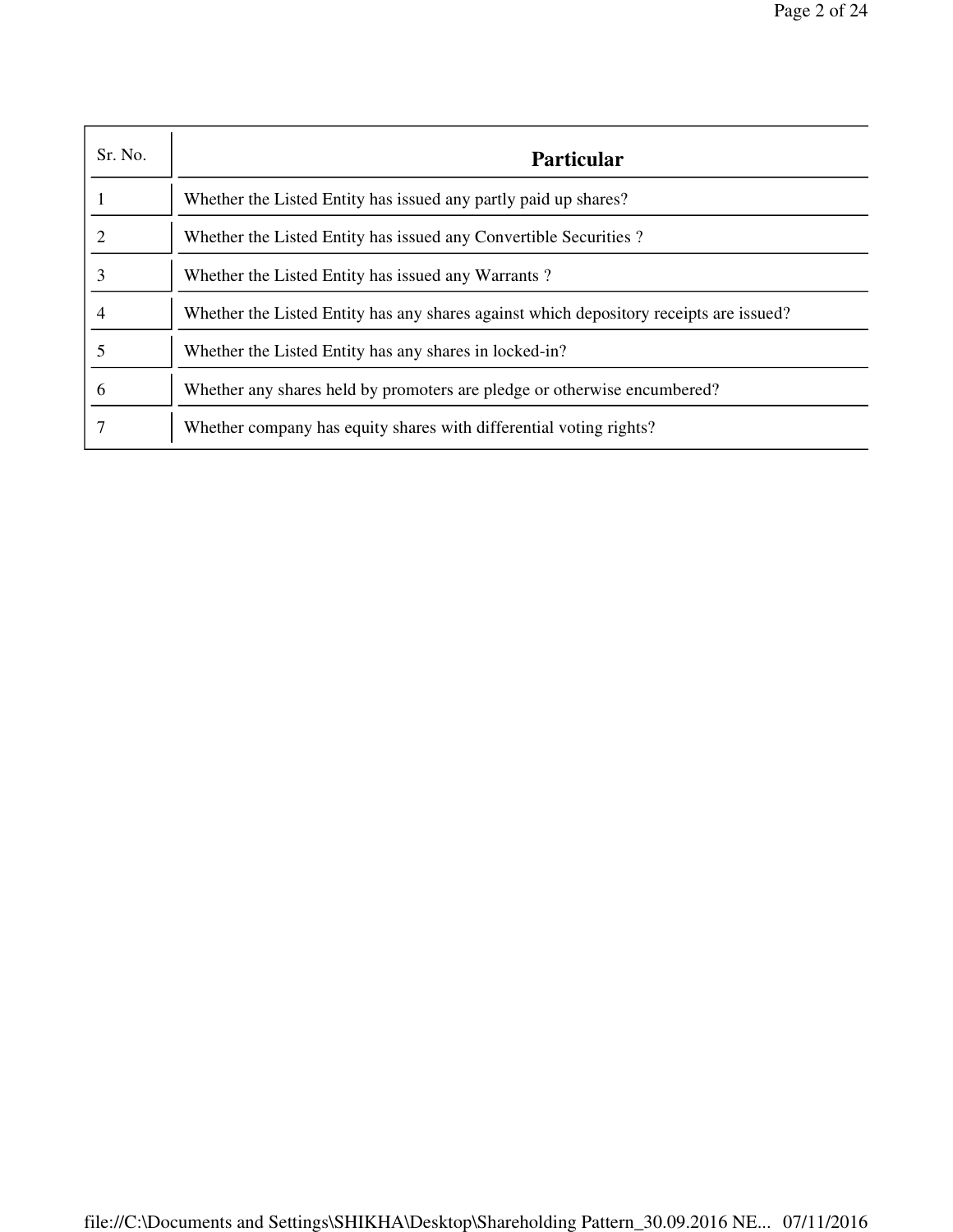|                          |                                                |                                  |                                                            |                                                                |                                                                  |                                                                     | <b>Table I - Summary Statement holding of specified securities</b>                                                 |                                                                           |
|--------------------------|------------------------------------------------|----------------------------------|------------------------------------------------------------|----------------------------------------------------------------|------------------------------------------------------------------|---------------------------------------------------------------------|--------------------------------------------------------------------------------------------------------------------|---------------------------------------------------------------------------|
| Category<br>$($ $\Gamma$ | Category<br>of<br>shareholder<br>(II)          | Nos. Of<br>shareholders<br>(III) | No. of<br>fully paid<br>up equity<br>shares<br>held $(IV)$ | No.<br>Of<br>Partly<br>paid-<br>up<br>equity<br>shares<br>held | No. Of<br>shares<br>underlying<br>Depository<br>Receipts<br>(VI) | Total nos.<br>shares<br>held<br>$(VII) =$<br>$(IV)+(V)$<br>$+ (VI)$ | Shareholding<br>as a % of<br>total no. of<br>shares<br>(calculated<br>as per<br>SCRR,<br>1957) (VIII)<br>As a % of | Number of<br>class of sec<br>No of Voti:<br>Class eg:<br>$\boldsymbol{X}$ |
|                          |                                                |                                  |                                                            | (V)                                                            |                                                                  |                                                                     | $(A+B+C2)$                                                                                                         |                                                                           |
| (A)                      | Promoter<br>$\&$<br>Promoter<br>Group          | 16                               | 7618760                                                    |                                                                |                                                                  | 7618760                                                             | 46.82                                                                                                              | 7618760                                                                   |
| (B)                      | Public                                         | 5113                             | 8655040                                                    |                                                                |                                                                  | 8655040                                                             | 53.18                                                                                                              | 8655040                                                                   |
| (C)                      | Non<br>Promoter-<br>Non Public                 |                                  |                                                            |                                                                |                                                                  |                                                                     |                                                                                                                    |                                                                           |
| (C1)                     | <b>Shares</b><br>underlying<br><b>DRs</b>      |                                  |                                                            |                                                                |                                                                  |                                                                     |                                                                                                                    |                                                                           |
| (C2)                     | Shares held<br>by<br>Employee<br><b>Trusts</b> |                                  |                                                            |                                                                |                                                                  |                                                                     |                                                                                                                    |                                                                           |
|                          | Total                                          | 5129                             | 16273800                                                   |                                                                |                                                                  | 16273800                                                            | 100                                                                                                                | 16273800                                                                  |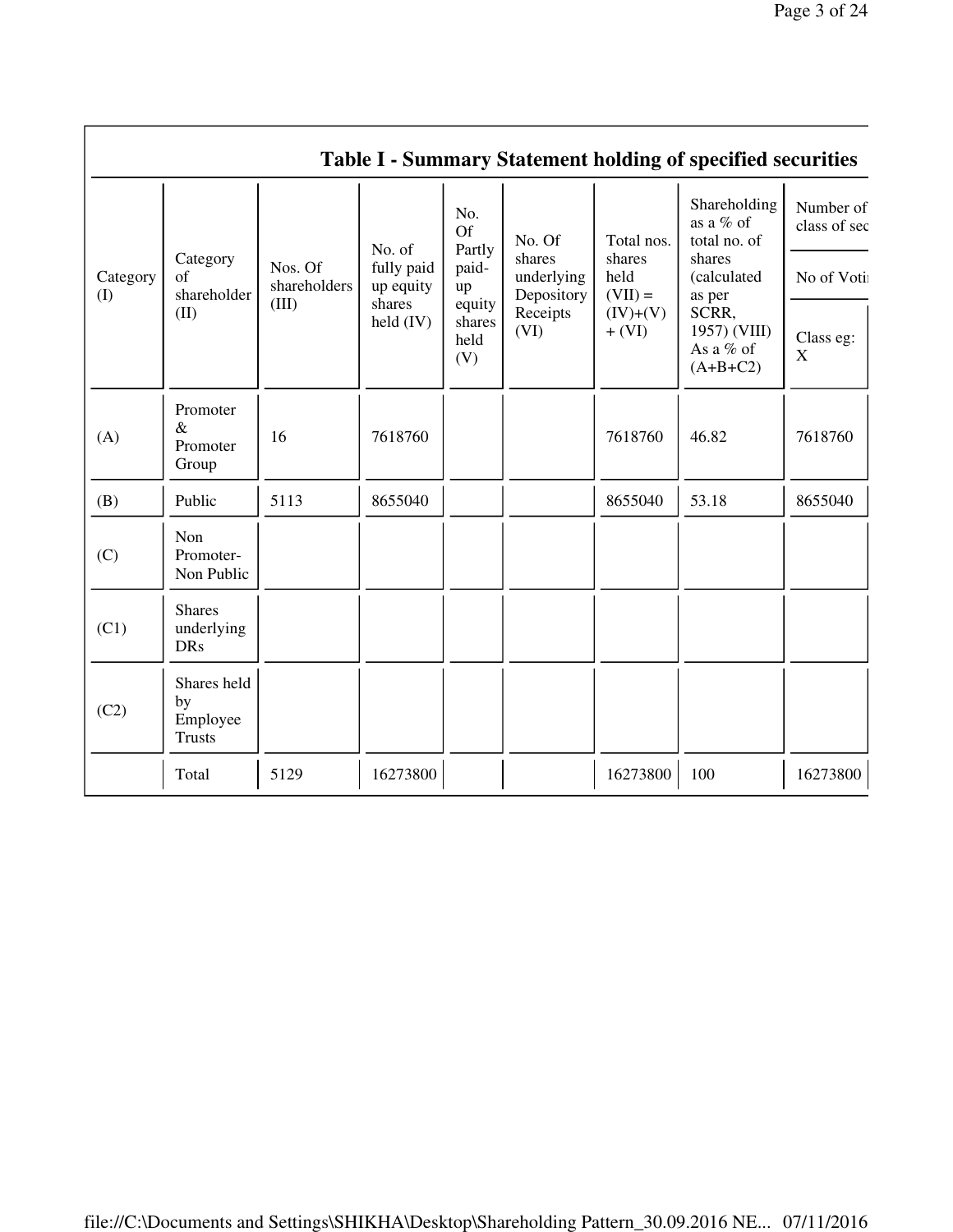|          |                                                                                                                                                                                                                                                                                                                             |                                                                                                 |             | Table I - Summary Statement holding of specified securities                                  |                                        |  |                                          |
|----------|-----------------------------------------------------------------------------------------------------------------------------------------------------------------------------------------------------------------------------------------------------------------------------------------------------------------------------|-------------------------------------------------------------------------------------------------|-------------|----------------------------------------------------------------------------------------------|----------------------------------------|--|------------------------------------------|
| Category | No. Of<br>No. Of<br><b>Shares</b><br>No. of<br><b>Shares</b><br>Underlying<br><b>Shares</b><br>Category<br>Underlying<br>Underlying<br>of<br>Outstanding<br>convertible<br>shareholder<br>Outstanding<br>convertible<br>securities<br>Warrants<br>(II)<br>securities<br>and No. Of<br>$(X_i)$<br>(X)<br>Warrants<br>(Xi)(a) |                                                                                                 | Outstanding | Shareholding,<br>as a %<br>assuming full<br>conversion of<br>convertible<br>securities (as a | Number of<br>Locked in<br>shares (XII) |  | Nui<br>Sha<br>plec<br>oth<br>enc<br>(XI) |
| (I)      |                                                                                                                                                                                                                                                                                                                             | percentage of<br>diluted share<br>capital) $(XI)$ =<br>$(VII)+(X)$ As a<br>$%$ of<br>$(A+B+C2)$ | No.<br>(a)  | As a<br>$%$ of<br>total<br><b>Shares</b><br>held<br>(b)                                      | No.<br>(a)                             |  |                                          |
| (A)      | Promoter<br>$\&$<br>Promoter<br>Group                                                                                                                                                                                                                                                                                       |                                                                                                 |             | 46.82                                                                                        |                                        |  |                                          |
| (B)      | Public                                                                                                                                                                                                                                                                                                                      |                                                                                                 |             | 53.18                                                                                        |                                        |  |                                          |
| (C)      | Non<br>Promoter-<br>Non Public                                                                                                                                                                                                                                                                                              |                                                                                                 |             |                                                                                              |                                        |  |                                          |
| (C1)     | <b>Shares</b><br>underlying<br><b>DRs</b>                                                                                                                                                                                                                                                                                   |                                                                                                 |             |                                                                                              |                                        |  |                                          |
| (C2)     | Shares held<br>by<br>Employee<br><b>Trusts</b>                                                                                                                                                                                                                                                                              |                                                                                                 |             |                                                                                              |                                        |  |                                          |
|          | Total                                                                                                                                                                                                                                                                                                                       |                                                                                                 |             | 100                                                                                          |                                        |  |                                          |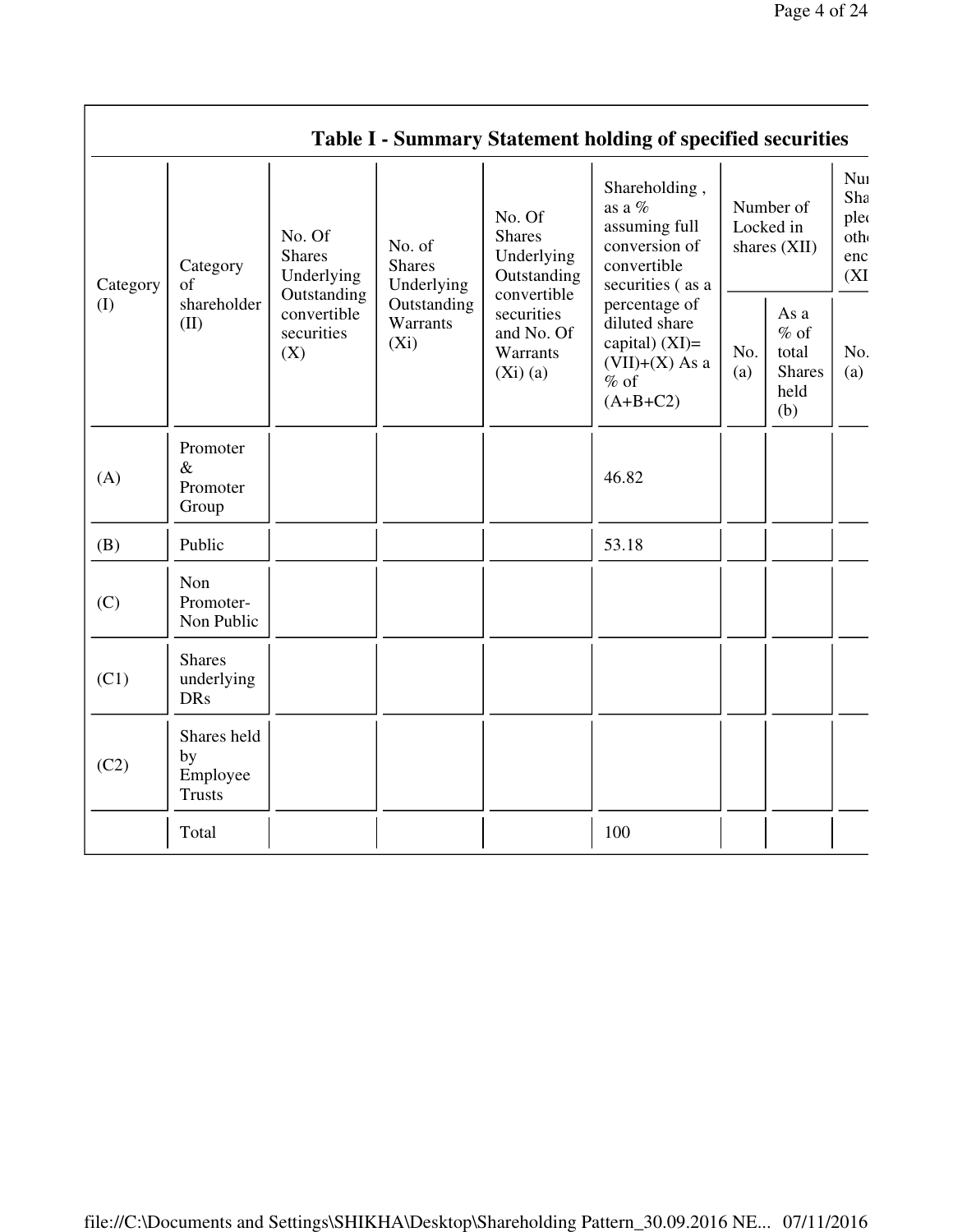|                                                                                                | Table II - Statement showing shareholding pattern of the Promoter and I              |                                  |                                                            |                                                                              |                                                                  |                                                                     |                                                                                                                                  |
|------------------------------------------------------------------------------------------------|--------------------------------------------------------------------------------------|----------------------------------|------------------------------------------------------------|------------------------------------------------------------------------------|------------------------------------------------------------------|---------------------------------------------------------------------|----------------------------------------------------------------------------------------------------------------------------------|
| Sr.                                                                                            | Category &<br>Name of the<br>Shareholders (I)                                        | Nos. Of<br>shareholders<br>(III) | No. of<br>fully paid<br>up equity<br>shares<br>held $(IV)$ | No.<br><b>Of</b><br>Partly<br>paid-<br>up<br>equity<br>shares<br>held<br>(V) | No. Of<br>shares<br>underlying<br>Depository<br>Receipts<br>(VI) | Total nos.<br>shares<br>held<br>$(VII) =$<br>$(IV)+(V)$<br>$+ (VI)$ | Shareholding<br>as a % of<br>total no. of<br>shares<br>(calculated<br>as per<br>SCRR,<br>1957) (VIII)<br>As a % of<br>$(A+B+C2)$ |
| A                                                                                              | Table II - Statement showing shareholding pattern of the Promoter and Promoter Group |                                  |                                                            |                                                                              |                                                                  |                                                                     |                                                                                                                                  |
| (1)                                                                                            | Indian                                                                               |                                  |                                                            |                                                                              |                                                                  |                                                                     |                                                                                                                                  |
| (a)                                                                                            | Individuals/Hindu<br>undivided Family                                                | 13                               | 3304560                                                    |                                                                              |                                                                  | 3304560                                                             | 20.31                                                                                                                            |
| (d)                                                                                            | Any Other<br>(specify)                                                               | 3                                | 4314200                                                    |                                                                              |                                                                  | 4314200                                                             | 26.51                                                                                                                            |
| Sub-Total<br>(A)(1)                                                                            |                                                                                      | 16                               | 7618760                                                    |                                                                              |                                                                  | 7618760                                                             | 46.82                                                                                                                            |
| (2)                                                                                            | Foreign                                                                              |                                  |                                                            |                                                                              |                                                                  |                                                                     |                                                                                                                                  |
| Total<br>Shareholding<br>of Promoter<br>and<br>Promoter<br>Group $(A)=$<br>$(A)(1)+(A)$<br>(2) |                                                                                      | 16                               | 7618760                                                    |                                                                              |                                                                  | 7618760                                                             | 46.82                                                                                                                            |
| $\, {\bf B}$                                                                                   | Table III - Statement showing shareholding pattern of the Public shareholder         |                                  |                                                            |                                                                              |                                                                  |                                                                     |                                                                                                                                  |
| (1)                                                                                            | Institutions                                                                         |                                  |                                                            |                                                                              |                                                                  |                                                                     |                                                                                                                                  |
| (a)                                                                                            | <b>Mutual Funds</b>                                                                  | $\overline{2}$                   | 74000                                                      |                                                                              |                                                                  | 74000                                                               | 0.45                                                                                                                             |
| (f)                                                                                            | Financial<br>Institutions/<br><b>Banks</b>                                           | 6                                | 33300                                                      |                                                                              |                                                                  | 33300                                                               | $0.2\,$                                                                                                                          |
| Sub-Total<br>(B)(1)                                                                            |                                                                                      | 8                                | 107300                                                     |                                                                              |                                                                  | 107300                                                              | 0.66                                                                                                                             |
| (3)                                                                                            | Non-institutions                                                                     |                                  |                                                            |                                                                              |                                                                  |                                                                     |                                                                                                                                  |
|                                                                                                | Individuals -                                                                        |                                  |                                                            |                                                                              |                                                                  |                                                                     |                                                                                                                                  |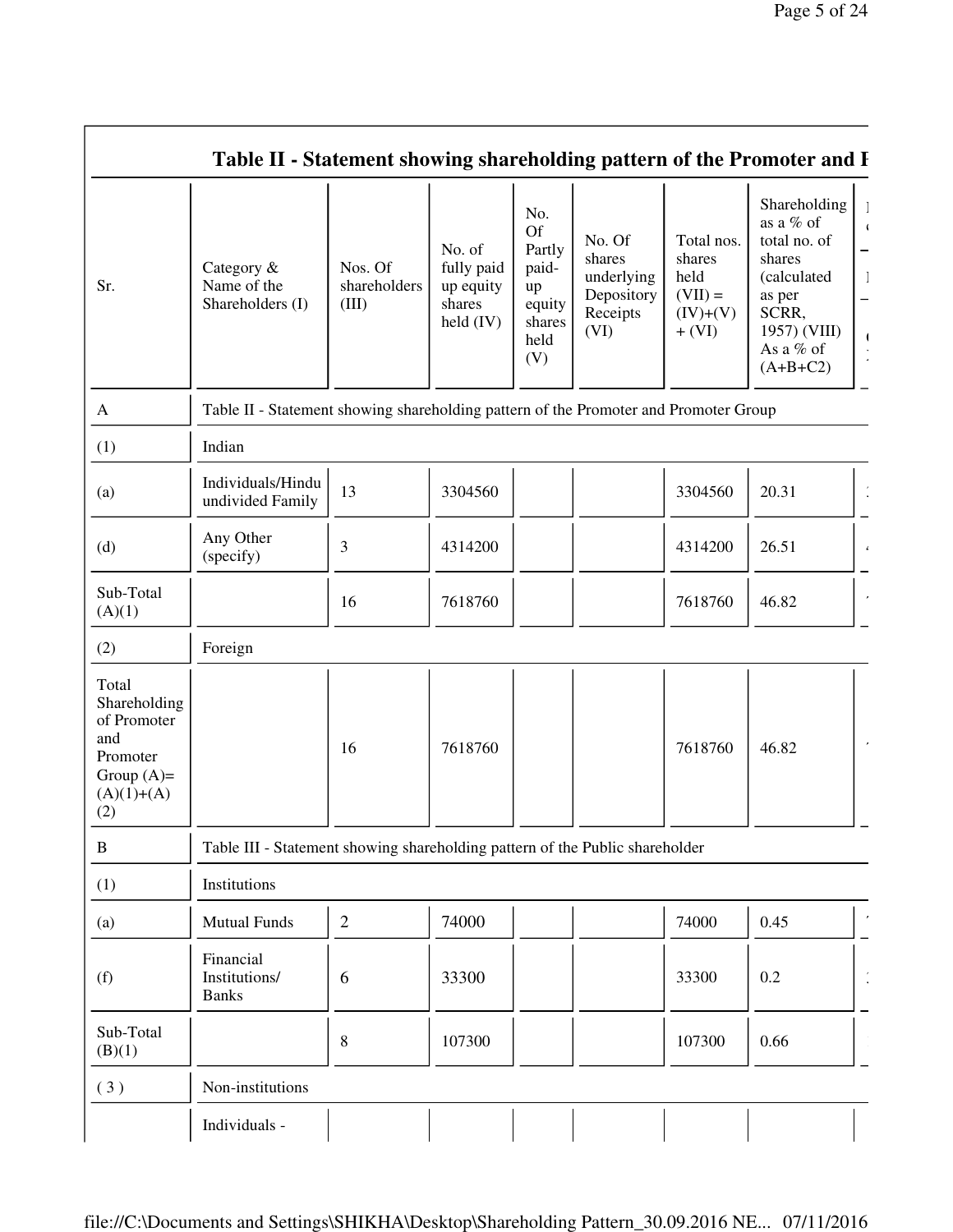| i.Individual<br>shareholders<br>holding nominal<br>share capital up<br>to Rs. 2 lakhs.                              | 4789 | 3190884  |  | 3190884  | 19.61 | $\ddot{\phantom{a}}$                                                                          |
|---------------------------------------------------------------------------------------------------------------------|------|----------|--|----------|-------|-----------------------------------------------------------------------------------------------|
| Individuals - ii.<br>Individual<br>shareholders<br>holding nominal<br>share capital in<br>excess of Rs. 2<br>lakhs. | 17   | 1189679  |  | 1189679  | 7.31  |                                                                                               |
| Any Other<br>(specify)                                                                                              | 299  | 4167177  |  | 4167177  | 25.61 | $\mathbf{z}$                                                                                  |
|                                                                                                                     | 5105 | 8547740  |  | 8547740  | 52.52 |                                                                                               |
|                                                                                                                     | 5113 | 8655040  |  | 8655040  | 53.18 | $\cdot$                                                                                       |
|                                                                                                                     |      |          |  |          |       |                                                                                               |
|                                                                                                                     | 5129 | 16273800 |  | 16273800 | 100   |                                                                                               |
|                                                                                                                     | 5129 | 16273800 |  | 16273800 | 100   |                                                                                               |
|                                                                                                                     |      |          |  |          |       | Table IV - Statement showing shareholding pattern of the Non Promoter- Non Public shareholder |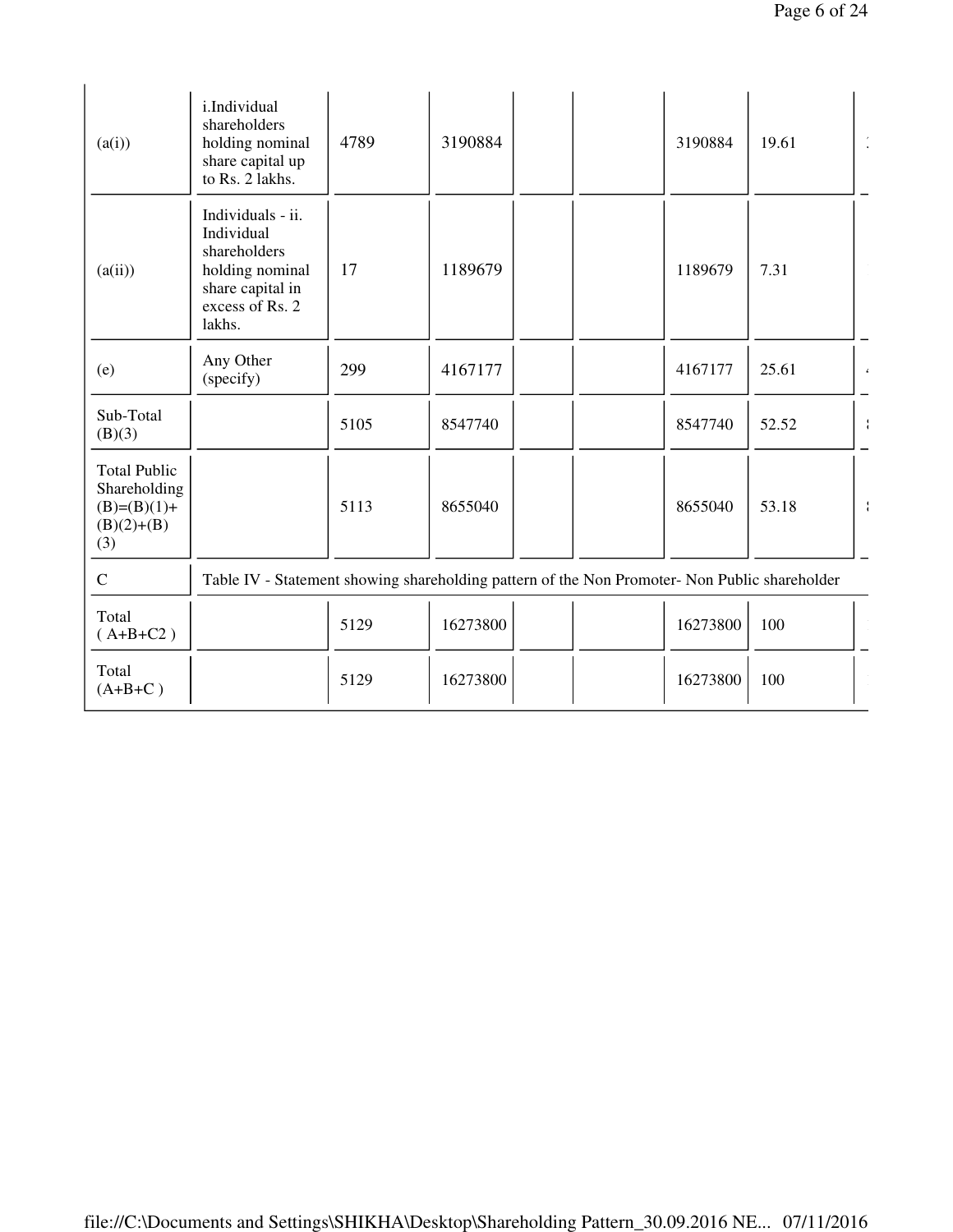| Sr.                                                                                     | No. Of<br><b>Shares</b><br>Underlying          | No. of<br><b>Shares</b><br>Underlying<br>Outstanding | No. Of Shares<br>Underlying<br>Outstanding<br>convertible<br>securities and | Shareholding, as<br>a % assuming full<br>conversion of<br>convertible<br>securities (as a<br>percentage of | Number of<br>Locked in<br>shares (XII) |                                                    | Num<br>Share<br>pledg<br>other<br>encui<br>(XIII) |
|-----------------------------------------------------------------------------------------|------------------------------------------------|------------------------------------------------------|-----------------------------------------------------------------------------|------------------------------------------------------------------------------------------------------------|----------------------------------------|----------------------------------------------------|---------------------------------------------------|
|                                                                                         | Outstanding<br>convertible<br>securities $(X)$ | Warrants<br>$(X_i)$                                  | No. Of<br>Warrants (Xi)<br>(a)                                              | diluted share<br>capital) $(XI)$ =<br>(VII)+(X) As a %<br>of $(A+B+C2)$                                    | No.<br>(a)                             | As a %<br>of total<br><b>Shares</b><br>held<br>(b) | No.<br>(a)                                        |
| $\mathbf{A}$                                                                            |                                                |                                                      |                                                                             | Table II - Statement showing shareholding pattern of the Promoter and Promoter Group                       |                                        |                                                    |                                                   |
| (1)                                                                                     | Indian                                         |                                                      |                                                                             |                                                                                                            |                                        |                                                    |                                                   |
| (a)                                                                                     |                                                |                                                      |                                                                             | 20.31                                                                                                      |                                        |                                                    |                                                   |
| (d)                                                                                     |                                                |                                                      |                                                                             | 26.51                                                                                                      |                                        |                                                    |                                                   |
| Sub-Total (A)<br>(1)                                                                    |                                                |                                                      |                                                                             | 46.82                                                                                                      |                                        |                                                    |                                                   |
| (2)                                                                                     | Foreign                                        |                                                      |                                                                             |                                                                                                            |                                        |                                                    |                                                   |
| Total<br>Shareholding<br>of Promoter<br>and Promoter<br>Group $(A)=$<br>$(A)(1)+(A)(2)$ |                                                |                                                      |                                                                             | 46.82                                                                                                      |                                        |                                                    |                                                   |
| $\, {\bf B}$                                                                            |                                                |                                                      |                                                                             | Table III - Statement showing shareholding pattern of the Public shareholder                               |                                        |                                                    |                                                   |
| (1)                                                                                     | Institutions                                   |                                                      |                                                                             |                                                                                                            |                                        |                                                    |                                                   |
| (a)                                                                                     |                                                |                                                      |                                                                             | 0.45                                                                                                       |                                        |                                                    |                                                   |
| (f)                                                                                     |                                                |                                                      |                                                                             | 0.2                                                                                                        |                                        |                                                    |                                                   |
| Sub-Total (B)<br>(1)                                                                    |                                                |                                                      |                                                                             | 0.66                                                                                                       |                                        |                                                    |                                                   |
| (3)                                                                                     | Non-institutions                               |                                                      |                                                                             |                                                                                                            |                                        |                                                    |                                                   |
| (a(i))                                                                                  |                                                |                                                      |                                                                             | 19.61                                                                                                      |                                        |                                                    |                                                   |
| (a(ii))                                                                                 |                                                |                                                      |                                                                             | 7.31                                                                                                       |                                        |                                                    |                                                   |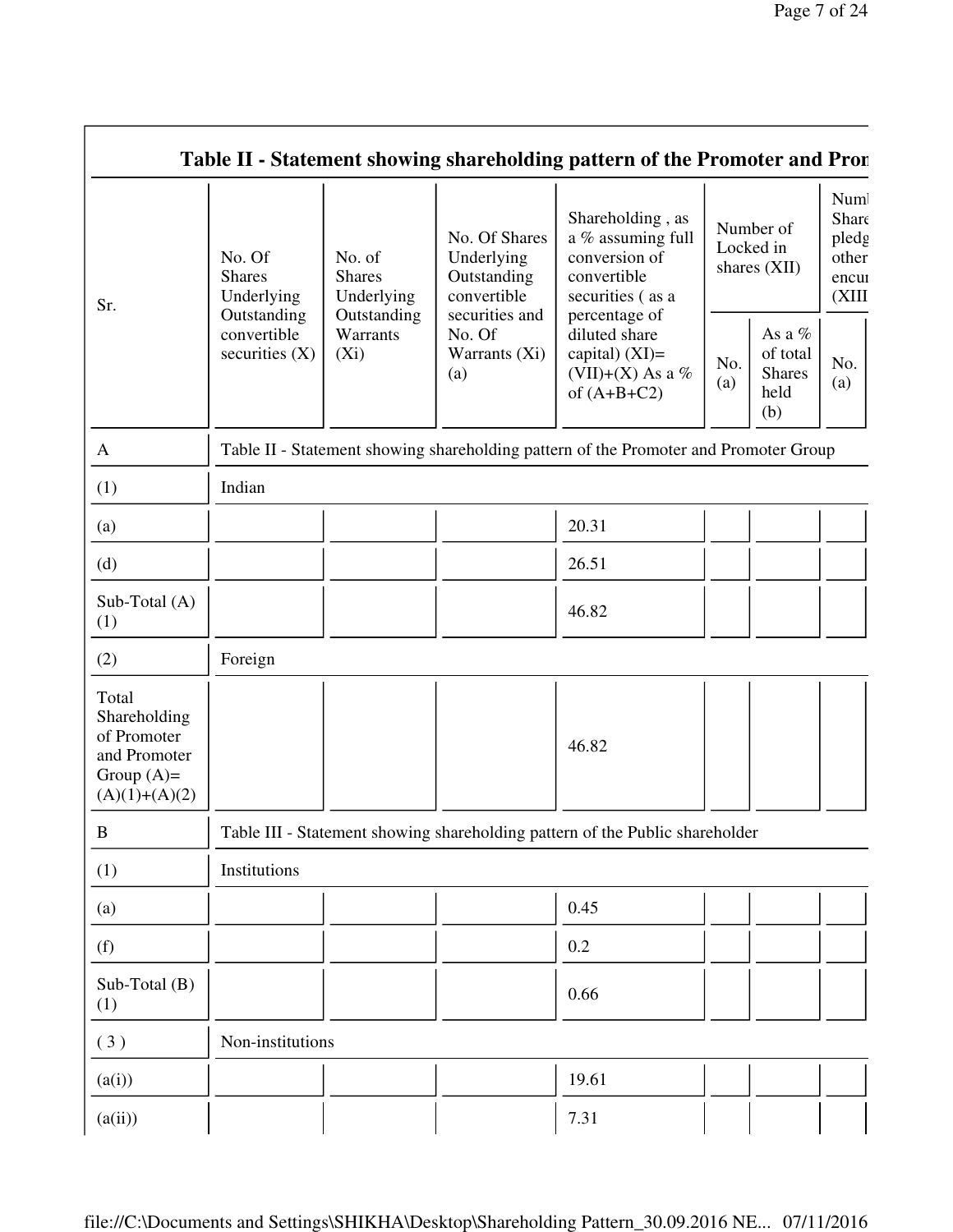| (e)                                                                     |  | 25.61                                                                                    |  |  |
|-------------------------------------------------------------------------|--|------------------------------------------------------------------------------------------|--|--|
| Sub-Total $(B)$<br>(3)                                                  |  | 52.52                                                                                    |  |  |
| <b>Total Public</b><br>Shareholding<br>$(B)=(B)(1)+$<br>$(B)(2)+(B)(3)$ |  | 53.18                                                                                    |  |  |
| $\mathsf{C}$                                                            |  | Table IV - Statement showing shareholding pattern of the Non Promoter- Non Public shareh |  |  |
| Total<br>$(A+B+C2)$                                                     |  | 100                                                                                      |  |  |
| Total<br>$(A+B+C)$                                                      |  | 100                                                                                      |  |  |

Disclosure of notes on shareholding pattern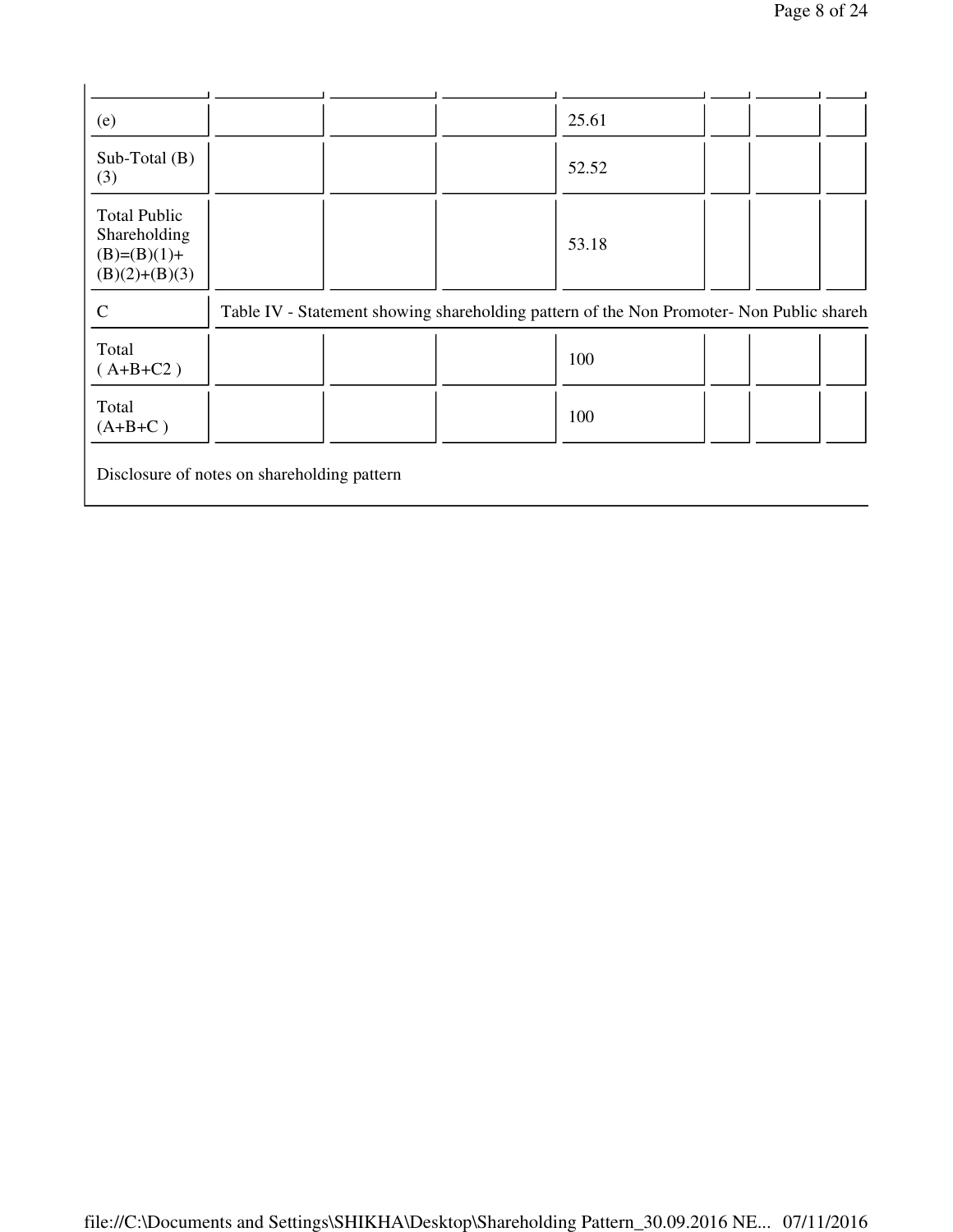|                       | <b>Text Block</b>                                                                                                                                                                                                                                                                                                                                  |
|-----------------------|----------------------------------------------------------------------------------------------------------------------------------------------------------------------------------------------------------------------------------------------------------------------------------------------------------------------------------------------------|
| Textual Information() | 1. THE TOTAL NUMBER OF SHARES INCLUDED 5712500 (DEMATI<br>AND PHYSICAL 2262500 SHARES) REISSUED OF FORFEITED SHAI<br>STILL PENDING FOR CORPORATE ACTION AND LISTING CONFIR<br>EXCHANGE. HENCE 3450000 SHARES HAS NOT BEEN CREDITED I<br>BENEFICIARY ACCOUNT. THESE SHARES WILL BE CREDITED A<br>FROM STOCK EXCHANGE AND EXECUTION OF CORPORATE ACT |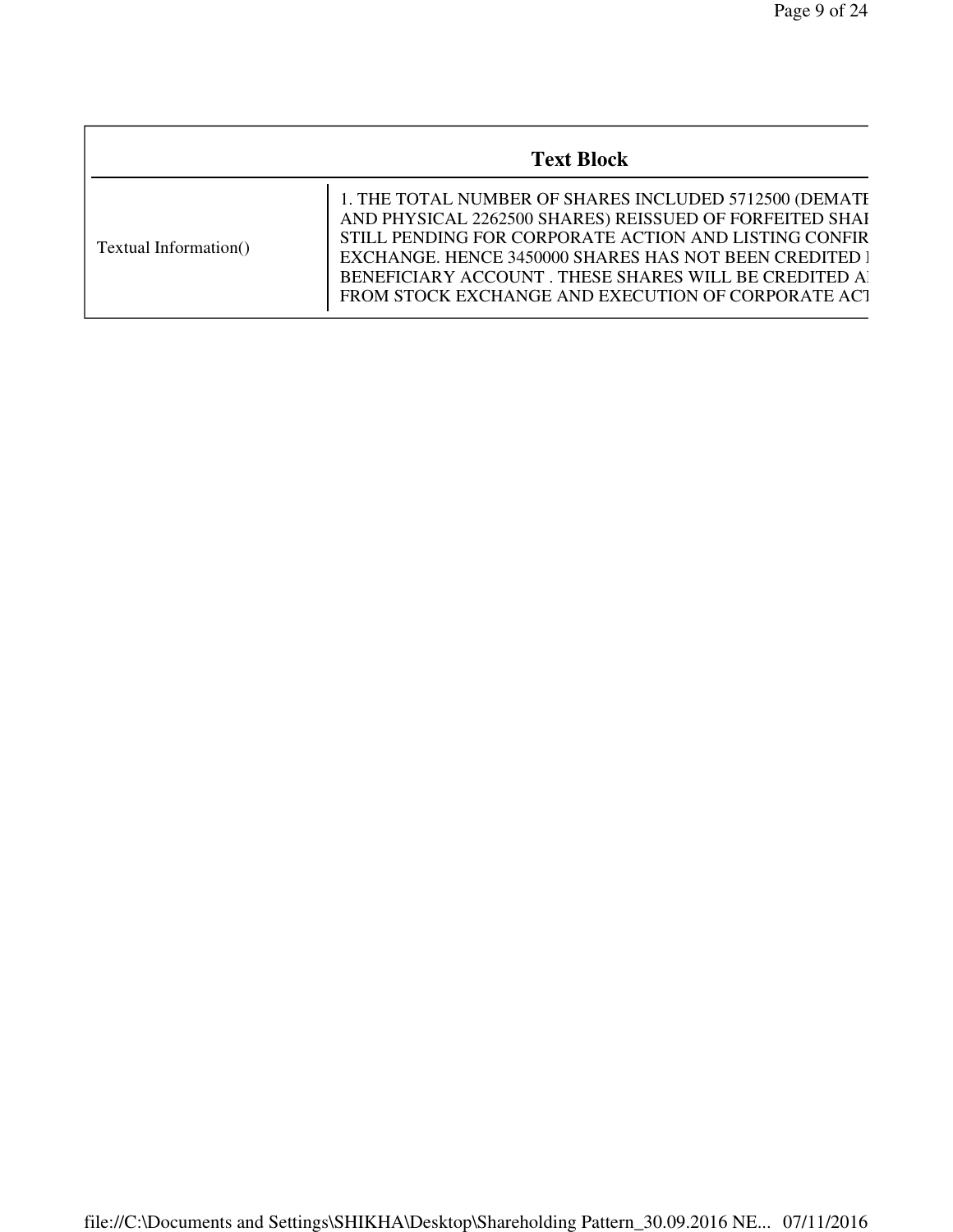|                                                                                                                            |                                                               |                              | Individuals/Hindu undivided Family |                             |                                 |            |
|----------------------------------------------------------------------------------------------------------------------------|---------------------------------------------------------------|------------------------------|------------------------------------|-----------------------------|---------------------------------|------------|
| Searial No.                                                                                                                | $\mathbf{1}$                                                  | $\overline{2}$               | 3                                  | $\overline{4}$              | 5                               | 6          |
| Name of the<br>Shareholders (I)                                                                                            | <b>SMITESH</b><br><b>SANALAL</b><br><b>SHAH</b>               | <b>RAMESH</b><br><b>SHAH</b> | <b>ROMIL</b><br><b>SHAH</b>        | <b>KETAN</b><br><b>SHAH</b> | <b>SULOCHANA</b><br><b>SHAH</b> | ME.<br>SH/ |
| PAN (II)                                                                                                                   | AHCPS6090B                                                    | AHCPS6091A                   | AYRPS6913K                         | AHCPS6094F                  | AERPS2292F                      | AG'        |
| No. of fully paid<br>up equity shares<br>held $(IV)$                                                                       | 1082740                                                       | 653320                       | 382550                             | 340800                      | 140620                          | 140        |
| No. Of Partly<br>paid-up equity<br>shares held $(V)$                                                                       |                                                               |                              |                                    |                             |                                 |            |
| No. Of shares<br>underlying<br>Depository<br>Receipts (VI)                                                                 |                                                               |                              |                                    |                             |                                 |            |
| Total nos. shares<br>$\text{held} (\text{VII}) =$<br>$(IV)+(V)+(VI)$                                                       | 1082740                                                       | 653320                       | 382550                             | 340800                      | 140620                          | 140        |
| Shareholding as<br>a % of total no.<br>of shares<br>(calculated as<br>per SCRR,<br>1957) (VIII) As<br>a % of<br>$(A+B+C2)$ | 6.65                                                          | 4.01                         | 2.35                               | 2.09                        | 0.86                            | 0.86       |
|                                                                                                                            | Number of Voting Rights held in each class of securities (IX) |                              |                                    |                             |                                 |            |
| Class eg:X                                                                                                                 | 1082740                                                       | 653320                       | 382550                             | 340800                      | 140620                          | 140        |
| Class eg:y                                                                                                                 |                                                               |                              |                                    |                             |                                 |            |
| Total                                                                                                                      | 1082740                                                       | 653320                       | 382550                             | 340800                      | 140620                          | 140        |
| Total as a % of<br><b>Total Voting</b><br>rights                                                                           | 6.65                                                          | 4.01                         | 2.35                               | 2.09                        | 0.86                            | 0.86       |
| No. Of Shares<br>Underlying<br>Outstanding<br>convertible                                                                  |                                                               |                              |                                    |                             |                                 |            |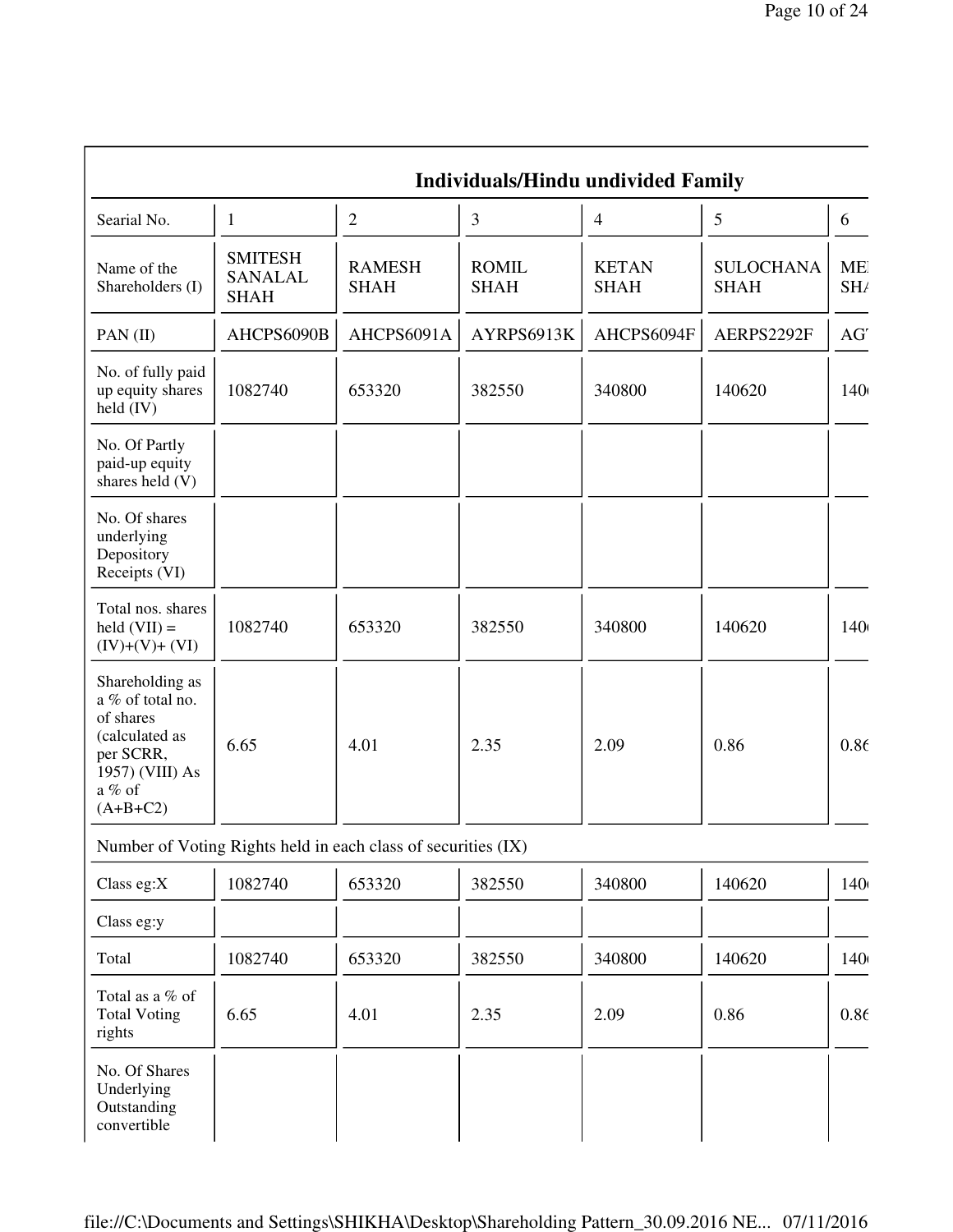| securities $(X)$                                                                                                                                                                              |                                  |                                                         |        |        |        |      |
|-----------------------------------------------------------------------------------------------------------------------------------------------------------------------------------------------|----------------------------------|---------------------------------------------------------|--------|--------|--------|------|
| No. of Shares<br>Underlying<br>Outstanding<br>Warrants (Xi)                                                                                                                                   |                                  |                                                         |        |        |        |      |
| No. Of Shares<br>Underlying<br>Outstanding<br>convertible<br>securities and<br>No. Of Warrants<br>$(Xi)$ (a)                                                                                  |                                  |                                                         |        |        |        |      |
| Shareholding,<br>as a % assuming<br>full conversion<br>of convertible<br>securities (as a<br>percentage of<br>diluted share<br>capital) $(XI)=$<br>$(VII)+(Xi)(a) As$<br>a % of<br>$(A+B+C2)$ | 6.65                             | 4.01                                                    | 2.35   | 2.09   | 0.86   | 0.86 |
|                                                                                                                                                                                               | Number of Locked in shares (XII) |                                                         |        |        |        |      |
| No. $(a)$                                                                                                                                                                                     |                                  |                                                         |        |        |        |      |
| As a % of total<br>Shares held (b)                                                                                                                                                            |                                  |                                                         |        |        |        |      |
|                                                                                                                                                                                               |                                  | Number of Shares pledged or otherwise encumbered (XIII) |        |        |        |      |
| No. $(a)$                                                                                                                                                                                     |                                  |                                                         |        |        |        |      |
| As a % of total<br>Shares held (b)                                                                                                                                                            |                                  |                                                         |        |        |        |      |
| Number of<br>equity shares<br>held in<br>dematerialized<br>form (XIV)                                                                                                                         | 1082740                          | 653320                                                  | 382550 | 340800 | 140620 | 140  |
| Reason for not providing PAN                                                                                                                                                                  |                                  |                                                         |        |        |        |      |
| Reason for not<br>providing PAN                                                                                                                                                               |                                  |                                                         |        |        |        |      |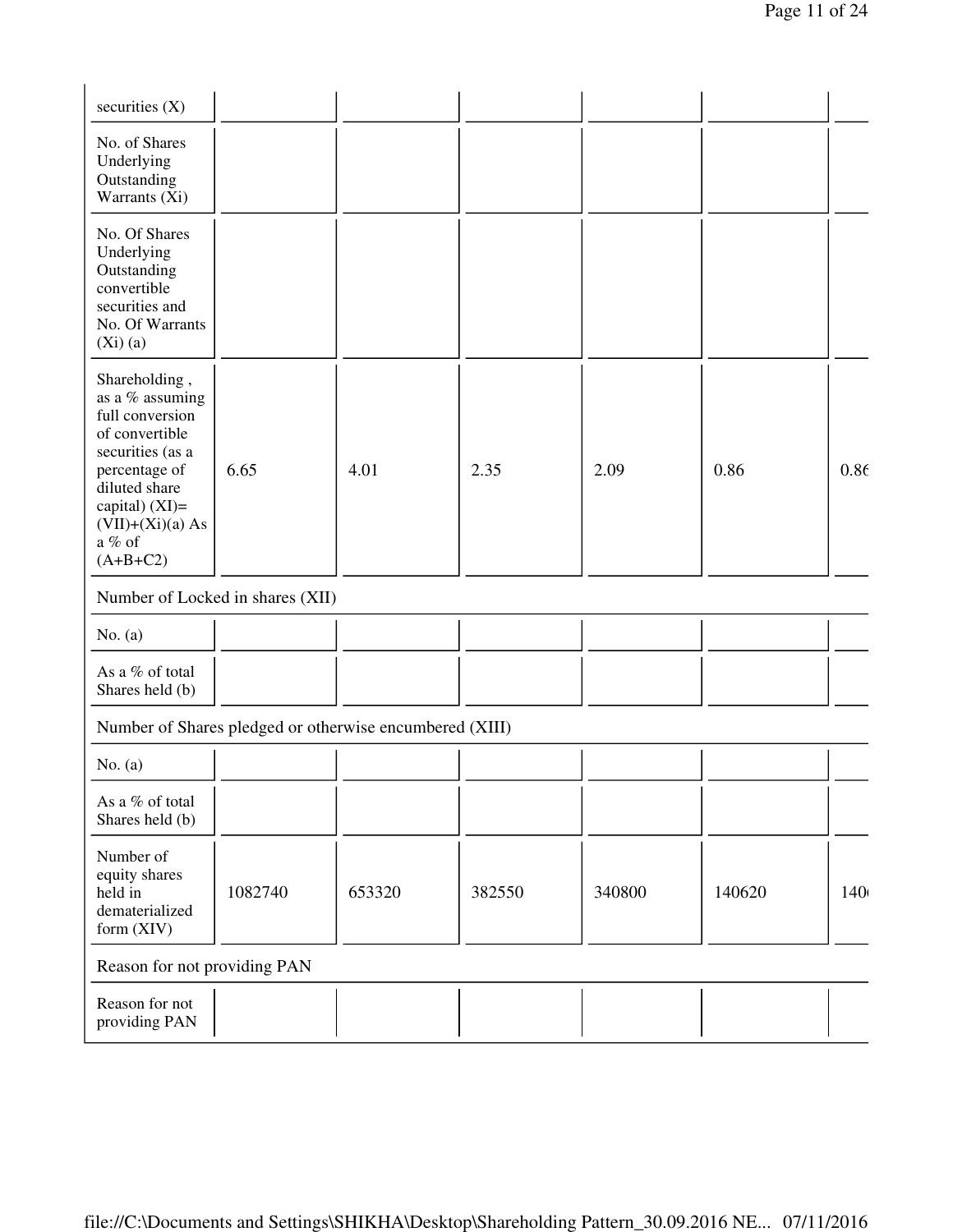|                                                                                                                        |                                                               |                  |                  | <b>Individuals/Hindu undivided Family</b> |                  |
|------------------------------------------------------------------------------------------------------------------------|---------------------------------------------------------------|------------------|------------------|-------------------------------------------|------------------|
| Searial No.                                                                                                            | 8                                                             | 9                | 10               | 11                                        | 12               |
| Name of the<br>Shareholders (I)                                                                                        | <b>TRUPTI SHAH</b>                                            | <b>MEET SHAH</b> | <b>RITU SHAH</b> | <b>ROHAN SHAH</b>                         | <b>KIRAN SHA</b> |
| PAN $(II)$                                                                                                             | AGTPS5737M                                                    | CNCPS6749B       | BESPS1134L       | CPSPS6270K                                | AGTPS51491       |
| No. of fully paid<br>up equity shares<br>$\text{held (IV)}$                                                            | 101750                                                        | 87200            | 87100            | 65500                                     | 63100            |
| No. Of Partly paid-<br>up equity shares<br>$\text{held}(V)$                                                            |                                                               |                  |                  |                                           |                  |
| No. Of shares<br>underlying<br>Depository<br>Receipts (VI)                                                             |                                                               |                  |                  |                                           |                  |
| Total nos. shares<br>held $(VII) = (IV) +$<br>$(V)+(VI)$                                                               | 101750                                                        | 87200            | 87100            | 65500                                     | 63100            |
| Shareholding as a<br>% of total no. of<br>shares (calculated<br>as per SCRR,<br>1957) (VIII) As a<br>$%$ of $(A+B+C2)$ | 0.63                                                          | 0.54             | 0.54             | 0.4                                       | 0.39             |
|                                                                                                                        | Number of Voting Rights held in each class of securities (IX) |                  |                  |                                           |                  |
| Class eg:X                                                                                                             | 101750                                                        | 87200            | 87100            | 65500                                     | 63100            |
| Class eg:y                                                                                                             |                                                               |                  |                  |                                           |                  |
| Total                                                                                                                  | 101750                                                        | 87200            | 87100            | 65500                                     | 63100            |
| Total as a % of<br><b>Total Voting rights</b>                                                                          | 0.63                                                          | 0.54             | 0.54             | 0.4                                       | 0.39             |
| No. Of Shares<br>Underlying<br>Outstanding<br>convertible<br>securities $(X)$                                          |                                                               |                  |                  |                                           |                  |
| No. of Shares<br>Underlying<br>Outstanding                                                                             |                                                               |                  |                  |                                           |                  |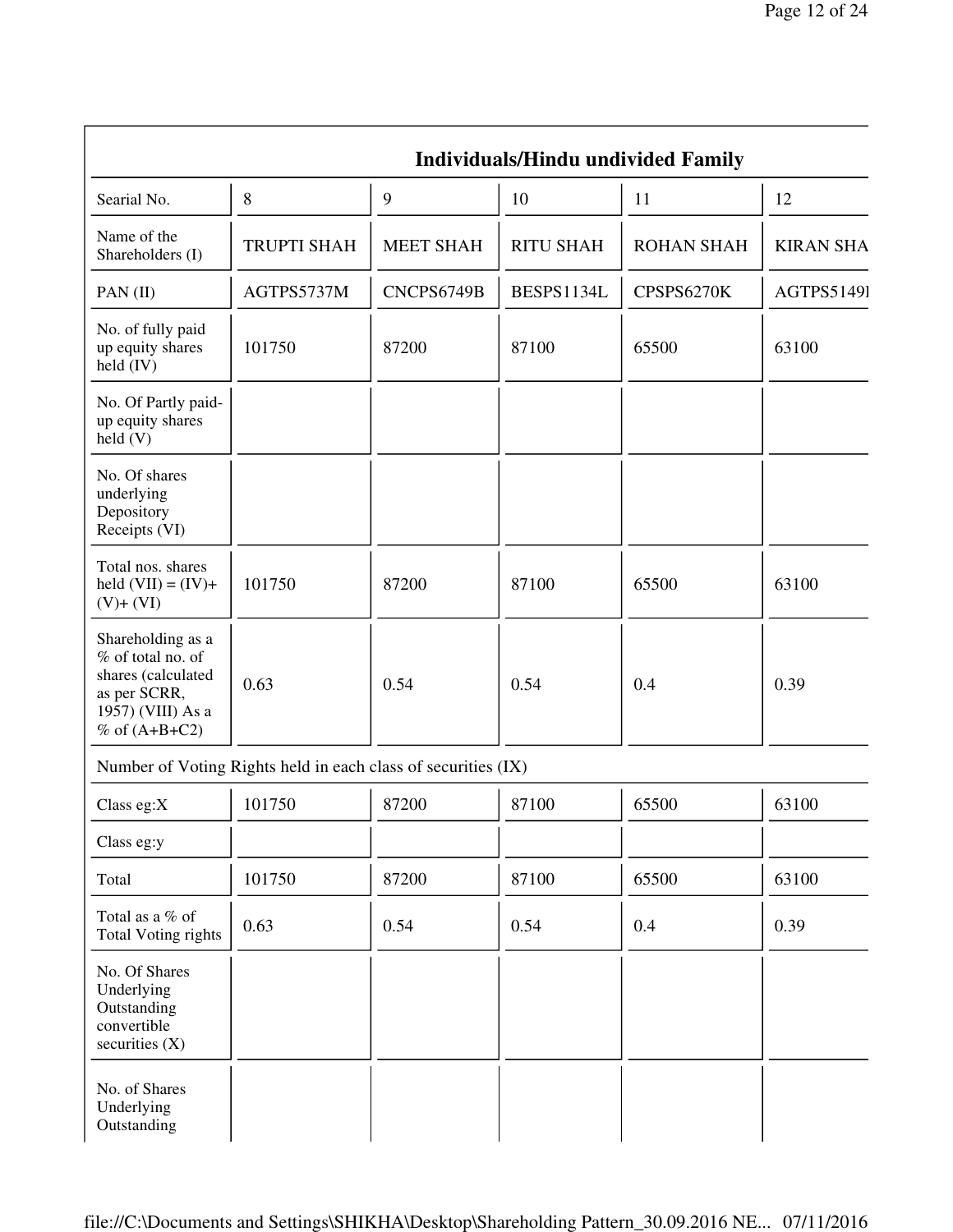| Warrants (Xi)                                                                                                                                                                               |                                                         |       |       |       |       |
|---------------------------------------------------------------------------------------------------------------------------------------------------------------------------------------------|---------------------------------------------------------|-------|-------|-------|-------|
| No. Of Shares<br>Underlying<br>Outstanding<br>convertible<br>securities and No.<br>Of Warrants (Xi)<br>(a)                                                                                  |                                                         |       |       |       |       |
| Shareholding, as a<br>% assuming full<br>conversion of<br>convertible<br>securities (as a<br>percentage of<br>diluted share<br>capital) $(XI)$ =<br>$(VII)+(Xi)(a)$ As a<br>% of $(A+B+C2)$ | 0.63                                                    | 0.54  | 0.54  | 0.4   | 0.39  |
| Number of Locked in shares (XII)                                                                                                                                                            |                                                         |       |       |       |       |
| No. $(a)$                                                                                                                                                                                   |                                                         |       |       |       |       |
| As a % of total<br>Shares held (b)                                                                                                                                                          |                                                         |       |       |       |       |
|                                                                                                                                                                                             | Number of Shares pledged or otherwise encumbered (XIII) |       |       |       |       |
| No. $(a)$                                                                                                                                                                                   |                                                         |       |       |       |       |
| As a % of total<br>Shares held (b)                                                                                                                                                          |                                                         |       |       |       |       |
| Number of equity<br>shares held in<br>dematerialized<br>form (XIV)                                                                                                                          | 101750                                                  | 87200 | 87100 | 65500 | 63100 |
| Reason for not providing PAN                                                                                                                                                                |                                                         |       |       |       |       |
| Reason for not<br>providing PAN                                                                                                                                                             |                                                         |       |       |       |       |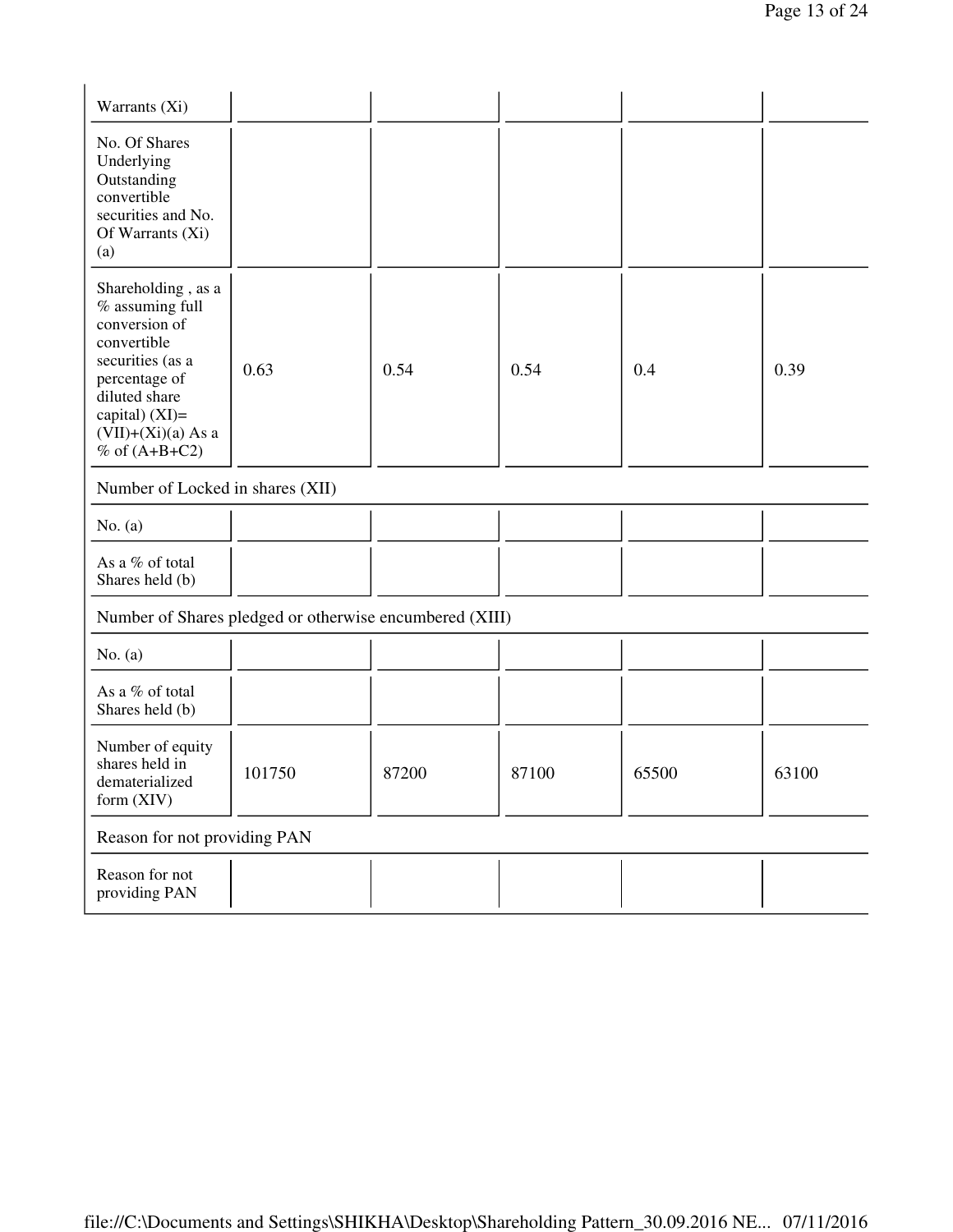|                                                                                                                        | <b>Individuals/Hindu undivided Family</b> |
|------------------------------------------------------------------------------------------------------------------------|-------------------------------------------|
| Searial No.                                                                                                            |                                           |
| Name of the<br>Shareholders (I)                                                                                        | Click here to go back                     |
| PAN $(II)$                                                                                                             | Total                                     |
| No. of fully paid<br>up equity shares<br>$\text{held (IV)}$                                                            | 3304560                                   |
| No. Of Partly paid-<br>up equity shares<br>$\text{held}(V)$                                                            |                                           |
| No. Of shares<br>underlying<br>Depository<br>Receipts (VI)                                                             |                                           |
| Total nos. shares<br>held $(VII) = (IV) +$<br>$(V)+(VI)$                                                               | 3304560                                   |
| Shareholding as a<br>% of total no. of<br>shares (calculated<br>as per SCRR,<br>1957) (VIII) As a<br>$%$ of $(A+B+C2)$ | 20.31                                     |
| Number of Voting Rights held in each class of securities (IX)                                                          |                                           |
| Class eg: $X$                                                                                                          | 3304560                                   |
| Class eg:y                                                                                                             |                                           |
| Total                                                                                                                  | 3304560                                   |
| Total as a % of<br><b>Total Voting rights</b>                                                                          | 20.31                                     |
| No. Of Shares<br>Underlying<br>Outstanding<br>convertible<br>securities $(X)$                                          |                                           |
| No. of Shares<br>Underlying<br>Outstanding                                                                             |                                           |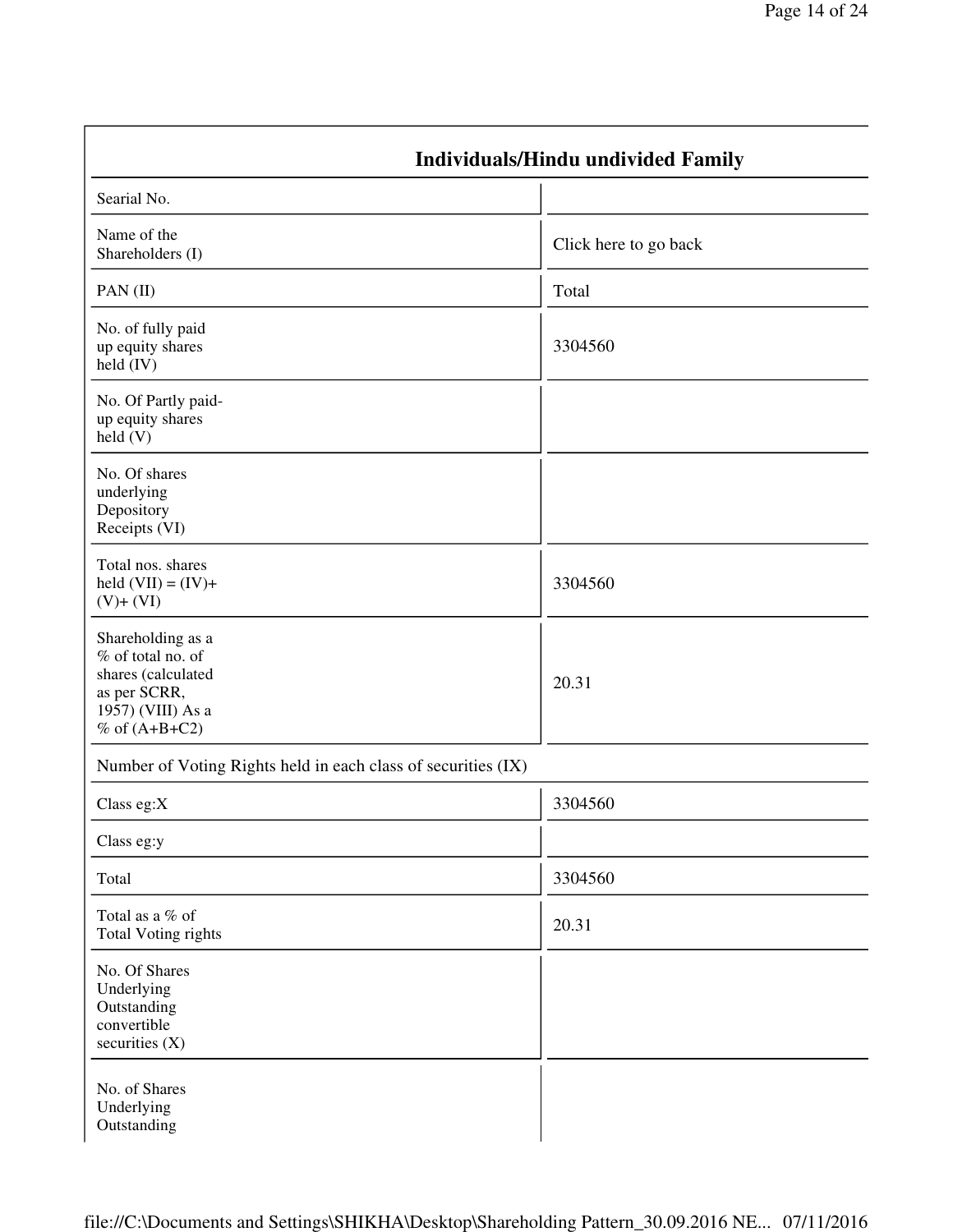| Warrants (Xi)                                                                                                                                                                                |         |  |  |
|----------------------------------------------------------------------------------------------------------------------------------------------------------------------------------------------|---------|--|--|
| No. Of Shares<br>Underlying<br>Outstanding<br>convertible<br>securities and No.<br>Of Warrants (Xi)<br>(a)                                                                                   |         |  |  |
| Shareholding, as a<br>% assuming full<br>conversion of<br>convertible<br>securities (as a<br>percentage of<br>diluted share<br>capital) $(XI) = (VII)$<br>$+(Xi)(a)$ As a % of<br>$(A+B+C2)$ | 20.31   |  |  |
| Number of Locked in shares (XII)                                                                                                                                                             |         |  |  |
| No. $(a)$                                                                                                                                                                                    |         |  |  |
| As a % of total<br>Shares held (b)                                                                                                                                                           |         |  |  |
| Number of Shares pledged or otherwise encumbered (XIII)                                                                                                                                      |         |  |  |
| No. $(a)$                                                                                                                                                                                    |         |  |  |
| As a % of total<br>Shares held (b)                                                                                                                                                           |         |  |  |
| Number of equity<br>shares held in<br>dematerialized<br>form $(XIV)$                                                                                                                         | 3304560 |  |  |
| Reason for not providing PAN                                                                                                                                                                 |         |  |  |
| Reason for not<br>providing PAN                                                                                                                                                              |         |  |  |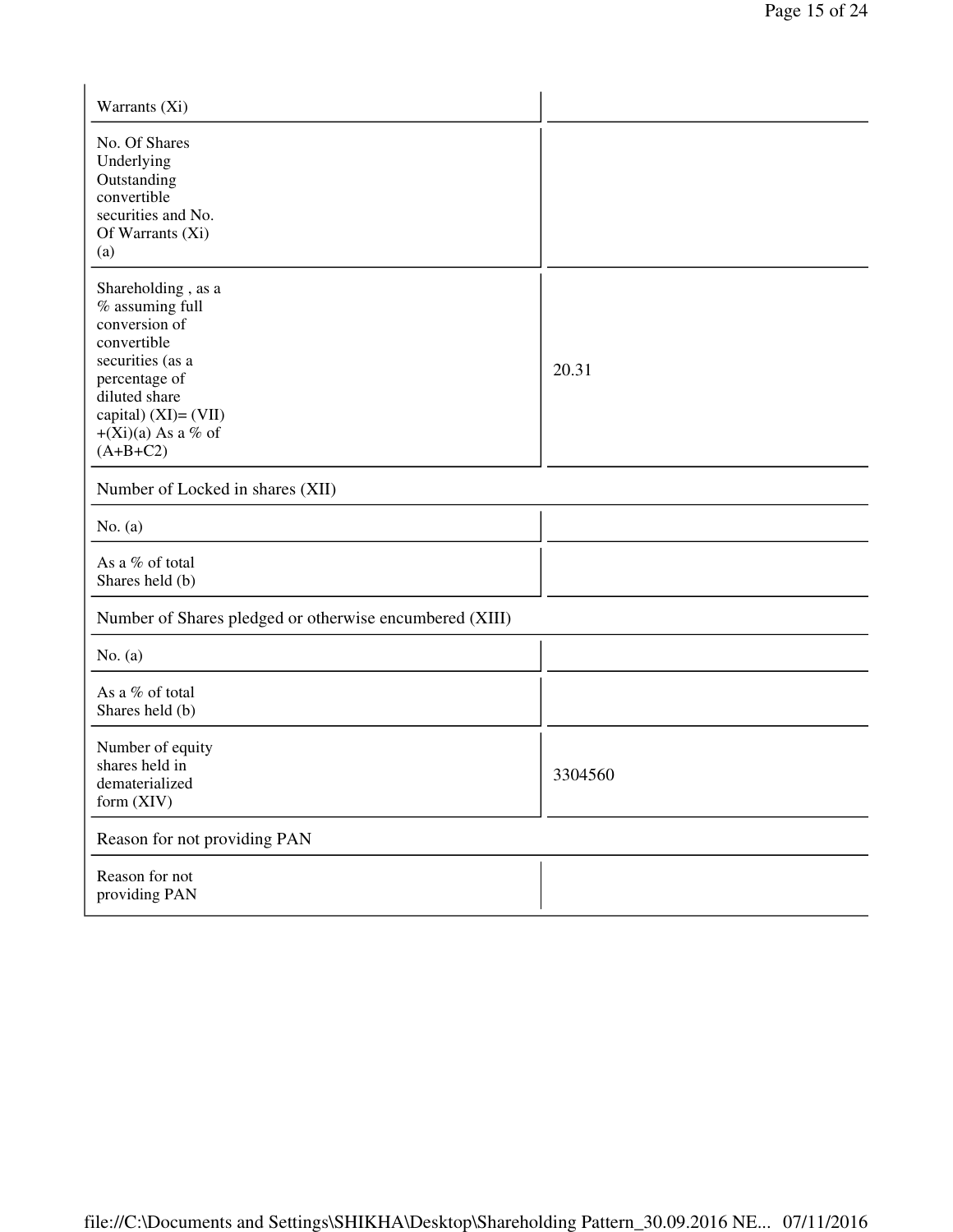|                                                                                                                        |                                                               | Any Other (specify)                               |                                         |
|------------------------------------------------------------------------------------------------------------------------|---------------------------------------------------------------|---------------------------------------------------|-----------------------------------------|
| Searial No.                                                                                                            | $\mathbf{1}$                                                  | $\overline{2}$                                    | 3                                       |
| Category                                                                                                               | <b>Bodies Corporate</b>                                       | <b>Bodies Corporate</b>                           | <b>Bodies Corporate</b>                 |
| Name of the<br>Shareholders (I)                                                                                        | Scope Finance Company<br>Private Limited                      | Mid (India) Pharmaceuticals<br><b>Pvt Limited</b> | Cyano Finance and Sa<br>Private Limited |
| PAN (II)                                                                                                               | AACCS3082P                                                    | AABCM1880G                                        | AABCC8912F                              |
| No. of the<br>Shareholders (I)                                                                                         | 1                                                             | $\mathbf{1}$                                      | $\mathbf{1}$                            |
| No. of fully paid<br>up equity shares<br>held $(IV)$                                                                   | 2262500                                                       | 1175250                                           | 876450                                  |
| No. Of Partly paid-<br>up equity shares<br>$\text{held}(V)$                                                            |                                                               |                                                   |                                         |
| No. Of shares<br>underlying<br>Depository<br>Receipts (VI)                                                             |                                                               |                                                   |                                         |
| Total nos. shares<br>held $(VII) = (IV) +$<br>$(V)+(VI)$                                                               | 2262500                                                       | 1175250                                           | 876450                                  |
| Shareholding as a<br>% of total no. of<br>shares (calculated<br>as per SCRR,<br>1957) (VIII) As a<br>$%$ of $(A+B+C2)$ | 13.9                                                          | 7.22                                              | 5.39                                    |
|                                                                                                                        | Number of Voting Rights held in each class of securities (IX) |                                                   |                                         |
| Class eg: X                                                                                                            | 2262500                                                       | 1175250                                           | 876450                                  |
| Class eg:y                                                                                                             |                                                               |                                                   |                                         |
| Total                                                                                                                  | 2262500                                                       | 1175250                                           | 876450                                  |
| Total as a % of<br><b>Total Voting rights</b>                                                                          | 13.9                                                          | 7.22                                              | 5.39                                    |
| No. Of Shares<br>Underlying                                                                                            |                                                               |                                                   |                                         |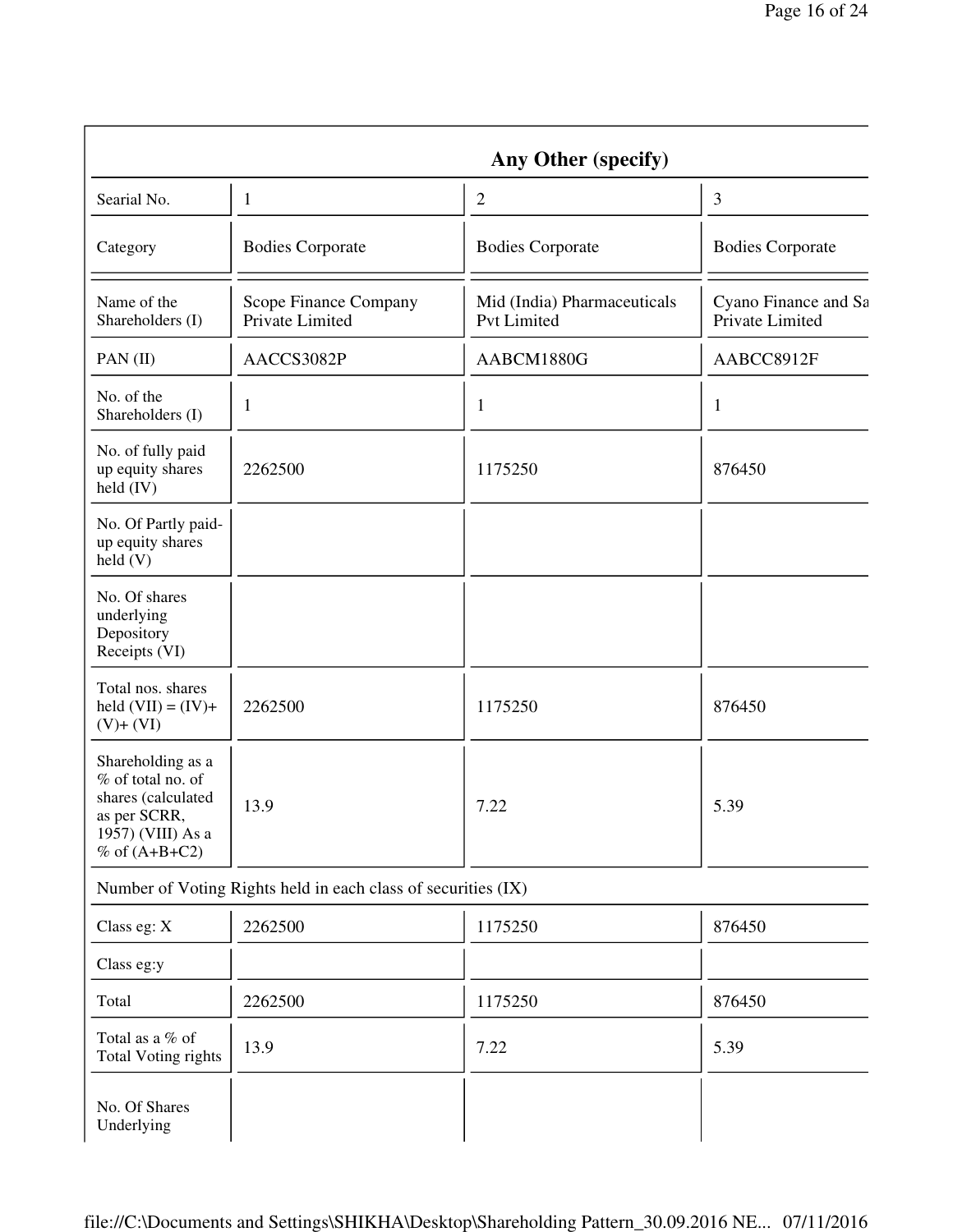| Outstanding<br>convertible<br>securities $(X)$                                                                                                                                       |                                                         |         |        |
|--------------------------------------------------------------------------------------------------------------------------------------------------------------------------------------|---------------------------------------------------------|---------|--------|
| No. of Shares<br>Underlying<br>Outstanding<br>Warrants (Xi)                                                                                                                          |                                                         |         |        |
| No. Of Shares<br>Underlying<br>Outstanding<br>convertible<br>securities and No.<br>Of Warrants (Xi)<br>(a)                                                                           |                                                         |         |        |
| Shareholding, as a<br>% assuming full<br>conversion of<br>convertible<br>securities (as a<br>percentage of<br>diluted share<br>capital) $(XI)=$<br>(VII)+(X) As a %<br>of $(A+B+C2)$ | 13.9                                                    | 7.22    | 5.39   |
| Number of Locked in shares (XII)                                                                                                                                                     |                                                         |         |        |
| No. $(a)$                                                                                                                                                                            |                                                         |         |        |
| As a % of total<br>Shares held (b)                                                                                                                                                   |                                                         |         |        |
|                                                                                                                                                                                      | Number of Shares pledged or otherwise encumbered (XIII) |         |        |
| No. $(a)$                                                                                                                                                                            |                                                         |         |        |
| As a % of total<br>Shares held (b)                                                                                                                                                   |                                                         |         |        |
| Number of equity<br>shares held in<br>dematerialized<br>form (XIV)                                                                                                                   | $\boldsymbol{0}$                                        | 1175250 | 876450 |
| Reason for not<br>providing PAN                                                                                                                                                      |                                                         |         |        |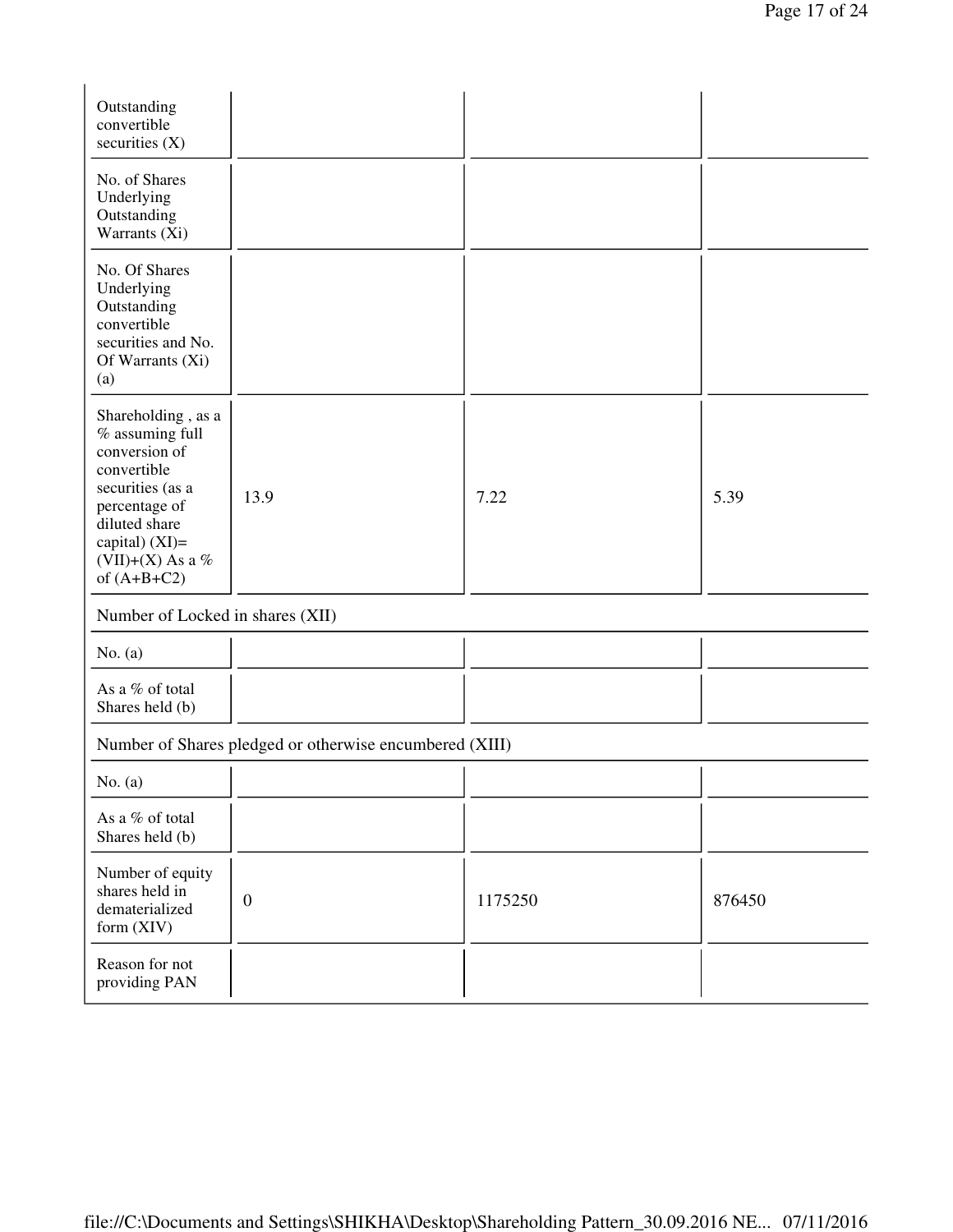|                                                                                                                      |                                                               | Individuals - ii. Individual shareholders holding nominal share capital in excess |                      |
|----------------------------------------------------------------------------------------------------------------------|---------------------------------------------------------------|-----------------------------------------------------------------------------------|----------------------|
| Searial No.                                                                                                          | $\mathbf{1}$                                                  | $\overline{2}$                                                                    |                      |
| Name of the<br>Shareholders (I)                                                                                      | TEJAL KEYUR SHAH                                              | KISHOR HIMMATSINH JHALA                                                           |                      |
| PAN (II)                                                                                                             | BQOPS9870H                                                    | AAEPJ4098F                                                                        |                      |
| No. of fully paid<br>up equity shares<br>$\text{held (IV)}$                                                          | 257721                                                        | 200000                                                                            | $\angle$             |
| No. Of Partly paid-<br>up equity shares<br>$\text{held}(V)$                                                          |                                                               |                                                                                   |                      |
| No. Of shares<br>underlying<br>Depository<br>Receipts (VI)                                                           |                                                               |                                                                                   |                      |
| Total nos. shares<br>held $(VII) = (IV) +$<br>$(V)+(VI)$                                                             | 257721                                                        | 200000                                                                            | $\angle$             |
| Shareholding as a<br>% of total no. of<br>shares (calculated<br>as per SCRR,<br>1957) (VIII) As a<br>$%$ of (A+B+C2) | 1.58                                                          | 1.23                                                                              | $\frac{\epsilon}{2}$ |
|                                                                                                                      | Number of Voting Rights held in each class of securities (IX) |                                                                                   |                      |
| Class eg: X                                                                                                          | 257721                                                        | 200000                                                                            | $\angle$             |
| Class eg:y                                                                                                           |                                                               |                                                                                   |                      |
| Total                                                                                                                | 257721                                                        | 200000                                                                            | $\angle$             |
| Total as a % of<br><b>Total Voting rights</b>                                                                        | 1.58                                                          | 1.23                                                                              | $\pmb{\angle}$       |
| No. Of Shares<br>Underlying<br>Outstanding<br>convertible<br>securities $(X)$                                        |                                                               |                                                                                   |                      |
| No. of Shares<br>Underlying<br>Outstanding                                                                           |                                                               |                                                                                   |                      |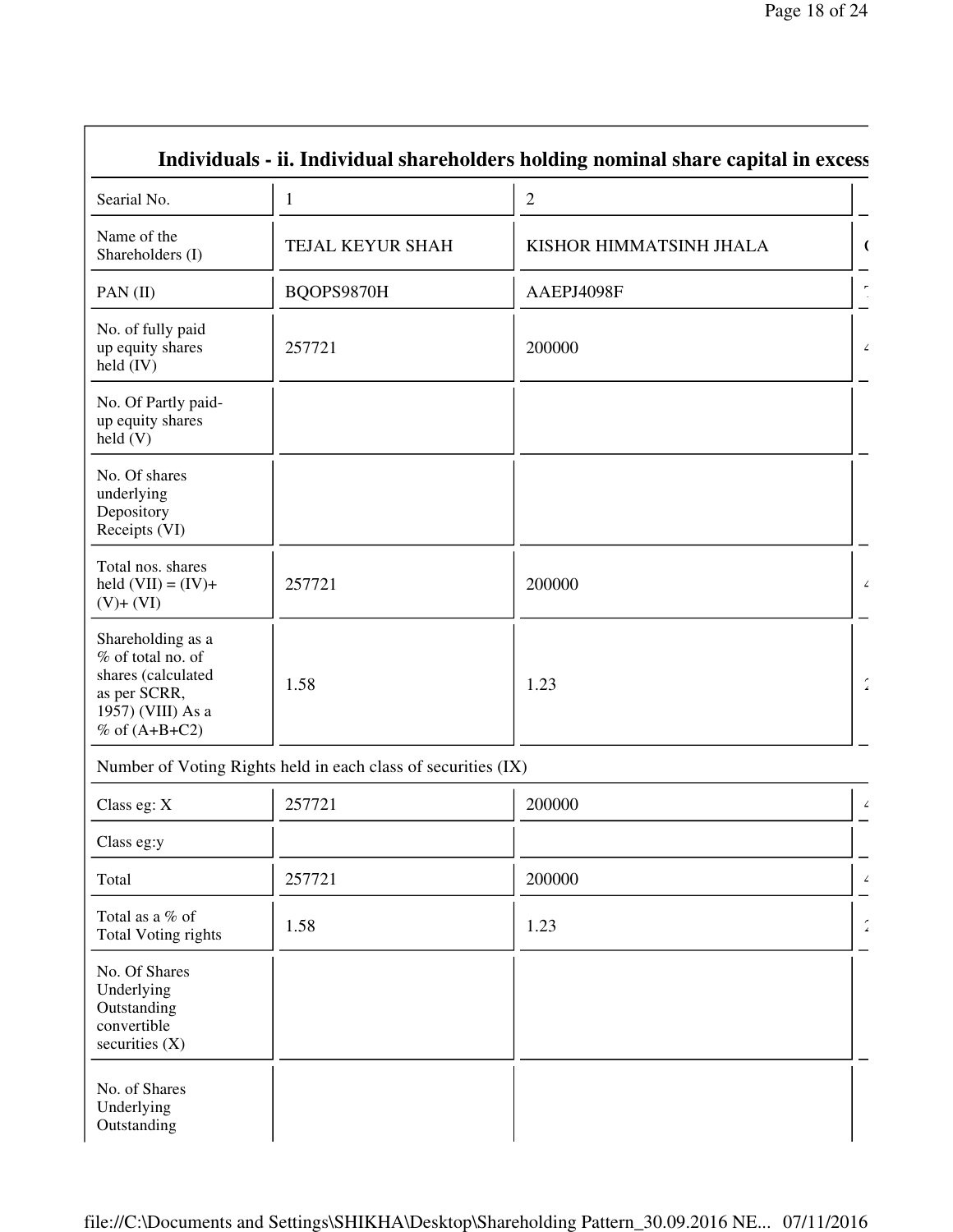| Warrants (Xi)                                                                                                                                                                               |        |        |                    |
|---------------------------------------------------------------------------------------------------------------------------------------------------------------------------------------------|--------|--------|--------------------|
| No. Of Shares<br>Underlying<br>Outstanding<br>convertible<br>securities and No.<br>Of Warrants (Xi)<br>(a)                                                                                  |        |        |                    |
| Shareholding, as a<br>$\%$ assuming full<br>conversion of<br>convertible<br>securities (as a<br>percentage of<br>diluted share<br>capital) $(XI) = (VII)$<br>$+(X)$ As a % of<br>$(A+B+C2)$ | 1.58   | 1.23   | $\hat{\mathbf{z}}$ |
| Number of Locked in shares (XII)                                                                                                                                                            |        |        |                    |
| No. $(a)$                                                                                                                                                                                   |        |        |                    |
| As a % of total<br>Shares held (b)                                                                                                                                                          |        |        |                    |
| Number of equity<br>shares held in<br>dematerialized<br>form (XIV)                                                                                                                          | 257721 | 200000 | $\angle$           |
| Reason for not providing PAN                                                                                                                                                                |        |        |                    |
| Reason for not<br>providing PAN                                                                                                                                                             |        |        |                    |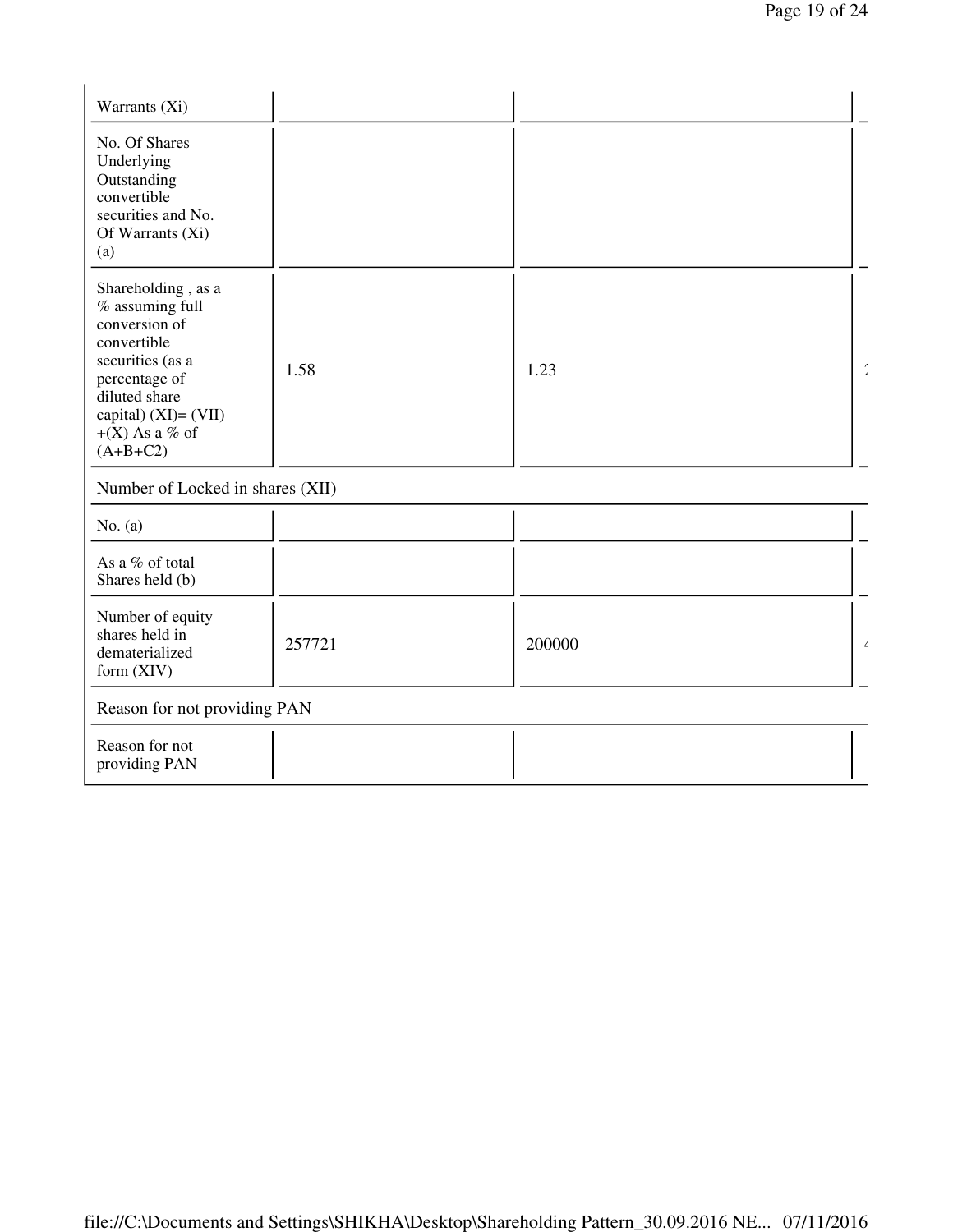|                                                                                                                        |                                              |                                              | Any Other (specify)                                   |                                               |                                               |
|------------------------------------------------------------------------------------------------------------------------|----------------------------------------------|----------------------------------------------|-------------------------------------------------------|-----------------------------------------------|-----------------------------------------------|
| Searial No.                                                                                                            | 1                                            | $\overline{2}$                               | 3                                                     | 4                                             | 5                                             |
| Category                                                                                                               | <b>Bodies</b><br>Corporate                   | <b>Bodies</b><br>Corporate                   | <b>Bodies</b><br>Corporate                            | <b>Bodies</b><br>Corporate                    | <b>Bodies</b><br>Corporate                    |
| Category / More<br>than 1 percentage                                                                                   | More than 1<br>percentage of<br>shareholding | More than 1<br>percentage of<br>shareholding | More than 1<br>percentage of<br>shareholding          | More than 1<br>percentage of<br>shareholding  | More than 1<br>percentage of<br>shareholding  |
| Name of the<br>Shareholders (I)                                                                                        | <b>Starline Equifin</b><br>Private Limited   | Libra<br>Healthcare<br>Private limited       | <b>KSL AND</b><br><b>INDUSTRIES</b><br><b>LIMITED</b> | <b>CACTUS</b><br><b>SOFTWARE</b><br>PVT. LTD. | <b>GOM</b><br><b>INDUSTRIE:</b><br><b>LTD</b> |
| PAN (II)                                                                                                               | AAOCS9781K                                   | AABCL8593P                                   | AAACK4722E                                            | AACCC0051A                                    | AAACG6282                                     |
| No. of the<br>Shareholders (I)                                                                                         | 1                                            | 1                                            | 1                                                     | 1                                             | 1                                             |
| No. of fully paid<br>up equity shares<br>held $(IV)$                                                                   | 1850800                                      | 850000                                       | 306665                                                | 202100                                        | 180800                                        |
| No. Of Partly paid-<br>up equity shares<br>$\text{held}(V)$                                                            |                                              |                                              |                                                       |                                               |                                               |
| No. Of shares<br>underlying<br>Depository<br>Receipts (VI)                                                             |                                              |                                              |                                                       |                                               |                                               |
| Total nos. shares<br>held $(VII) = (IV) +$<br>$(V)+(VI)$                                                               | 1850800                                      | 850000                                       | 306665                                                | 202100                                        | 180800                                        |
| Shareholding as a<br>% of total no. of<br>shares (calculated<br>as per SCRR,<br>1957) (VIII) As a<br>$%$ of $(A+B+C2)$ | 11.37                                        | 5.22                                         | 1.88                                                  | 1.24                                          | 1.11                                          |
| Number of Voting Rights held in each class of securities (IX)                                                          |                                              |                                              |                                                       |                                               |                                               |
| Class eg: X                                                                                                            | 1850800                                      | 850000                                       | 306665                                                | 202100                                        | 180800                                        |
| Class eg:y                                                                                                             |                                              |                                              |                                                       |                                               |                                               |
| Total                                                                                                                  | 1850800                                      | 850000                                       | 306665                                                | 202100                                        | 180800                                        |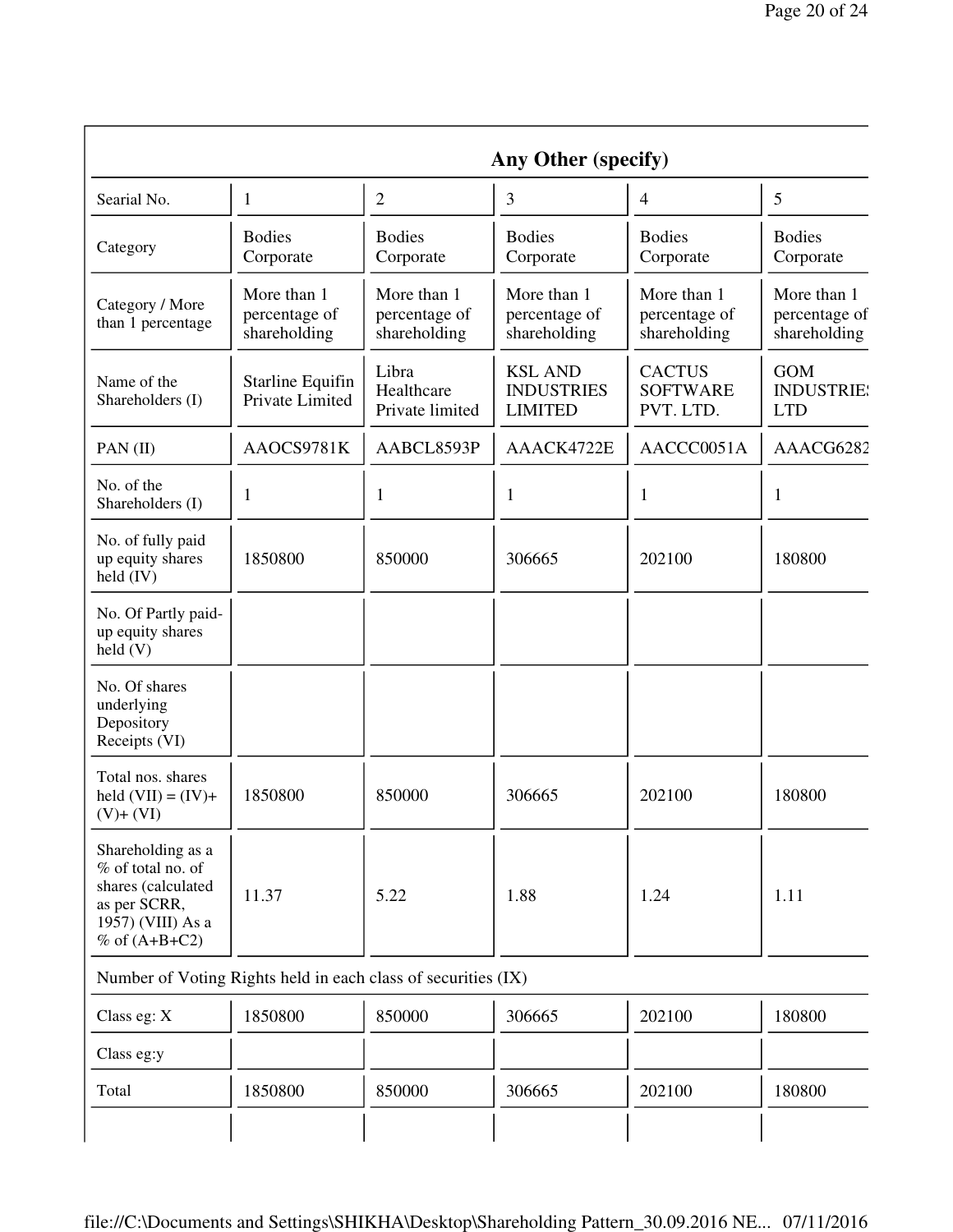| Total as a % of<br><b>Total Voting rights</b>                                                                                                                                        | 11.37   | 5.22   | 1.88   | 1.24         | 1.11   |
|--------------------------------------------------------------------------------------------------------------------------------------------------------------------------------------|---------|--------|--------|--------------|--------|
| No. Of Shares<br>Underlying<br>Outstanding<br>convertible<br>securities $(X)$                                                                                                        |         |        |        |              |        |
| No. of Shares<br>Underlying<br>Outstanding<br>Warrants (Xi)                                                                                                                          |         |        |        |              |        |
| No. Of Shares<br>Underlying<br>Outstanding<br>convertible<br>securities and No.<br>Of Warrants (Xi)<br>(a)                                                                           |         |        |        |              |        |
| Shareholding, as a<br>% assuming full<br>conversion of<br>convertible<br>securities (as a<br>percentage of<br>diluted share<br>capital) $(XI)=$<br>(VII)+(X) As a %<br>of $(A+B+C2)$ | 11.37   | 5.22   | 1.88   | 1.24         | 1.11   |
| Number of Locked in shares (XII)                                                                                                                                                     |         |        |        |              |        |
| No. $(a)$                                                                                                                                                                            |         |        |        |              |        |
| As a % of total<br>Shares held (b)                                                                                                                                                   |         |        |        |              |        |
| Number of equity<br>shares held in<br>dematerialized<br>form (XIV)                                                                                                                   | 1850800 | 850000 | 306665 | $\mathbf{0}$ | 180800 |
| Reason for not providing PAN                                                                                                                                                         |         |        |        |              |        |
| Reason for not<br>providing PAN                                                                                                                                                      |         |        |        |              |        |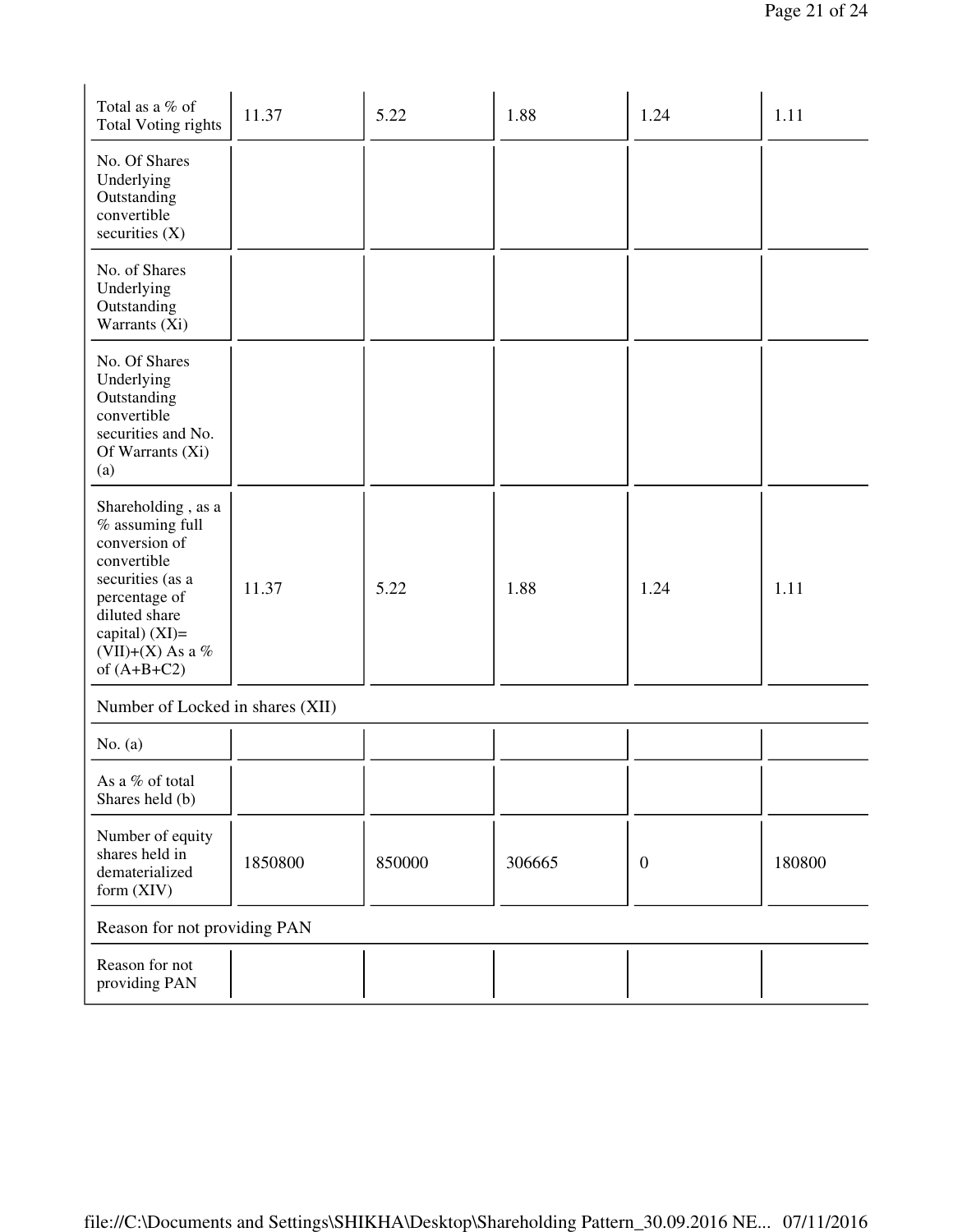|                                                                                                                      | Any Other (specify)     |                       |  |  |
|----------------------------------------------------------------------------------------------------------------------|-------------------------|-----------------------|--|--|
| Searial No.                                                                                                          | $8\,$                   |                       |  |  |
| Category                                                                                                             | <b>Clearing Members</b> |                       |  |  |
| Category / More<br>than 1 percentage                                                                                 | Category                |                       |  |  |
| Name of the<br>Shareholders (I)                                                                                      |                         | Click here to go back |  |  |
| PAN(II)                                                                                                              |                         | Total                 |  |  |
| No. of the<br>Shareholders (I)                                                                                       | $\overline{4}$          | 299                   |  |  |
| No. of fully paid<br>up equity shares<br>held (IV)                                                                   | 3320                    | 4167177               |  |  |
| No. Of Partly paid-<br>up equity shares<br>held(V)                                                                   |                         |                       |  |  |
| No. Of shares<br>underlying<br>Depository<br>Receipts (VI)                                                           |                         |                       |  |  |
| Total nos. shares<br>held $(VII) = (IV) +$<br>$(V)+(VI)$                                                             | 3320                    | 4167177               |  |  |
| Shareholding as a<br>% of total no. of<br>shares (calculated<br>as per SCRR,<br>1957) (VIII) As a<br>% of $(A+B+C2)$ | 0.02                    | 25.6                  |  |  |
| Number of Voting Rights held in each class of securities (IX)                                                        |                         |                       |  |  |
| Class eg: X                                                                                                          | 3320                    | 4167177               |  |  |
| Class eg:y                                                                                                           |                         |                       |  |  |
| Total                                                                                                                | 3320                    | 4167177               |  |  |
| Total as a % of<br><b>Total Voting rights</b>                                                                        | 0.02                    | 25.6                  |  |  |
| No. Of Shares                                                                                                        |                         |                       |  |  |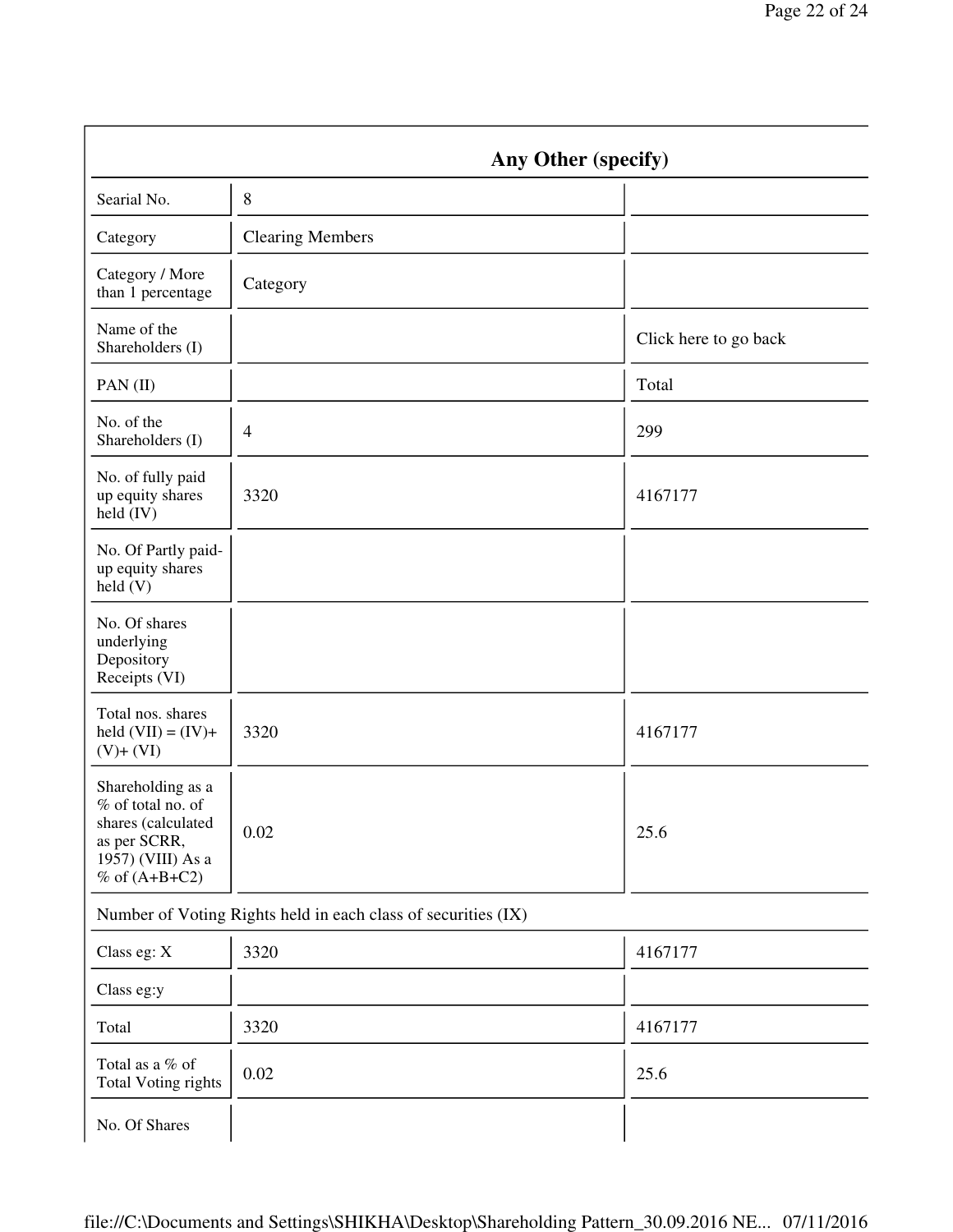| Underlying<br>Outstanding<br>convertible<br>securities $(X)$                                                                                                                         |      |         |  |  |
|--------------------------------------------------------------------------------------------------------------------------------------------------------------------------------------|------|---------|--|--|
| No. of Shares<br>Underlying<br>Outstanding<br>Warrants (Xi)                                                                                                                          |      |         |  |  |
| No. Of Shares<br>Underlying<br>Outstanding<br>convertible<br>securities and No.<br>Of Warrants (Xi)<br>(a)                                                                           |      |         |  |  |
| Shareholding, as a<br>% assuming full<br>conversion of<br>convertible<br>securities (as a<br>percentage of<br>diluted share<br>capital) $(XI)=$<br>(VII)+(X) As a %<br>of $(A+B+C2)$ | 0.02 | 25.6    |  |  |
| Number of Locked in shares (XII)                                                                                                                                                     |      |         |  |  |
| No. $(a)$                                                                                                                                                                            |      |         |  |  |
| As a % of total<br>Shares held (b)                                                                                                                                                   |      |         |  |  |
| Number of equity<br>shares held in<br>dematerialized<br>form (XIV)                                                                                                                   | 3320 | 3646977 |  |  |
| Reason for not providing PAN                                                                                                                                                         |      |         |  |  |
| Reason for not<br>providing PAN                                                                                                                                                      |      |         |  |  |